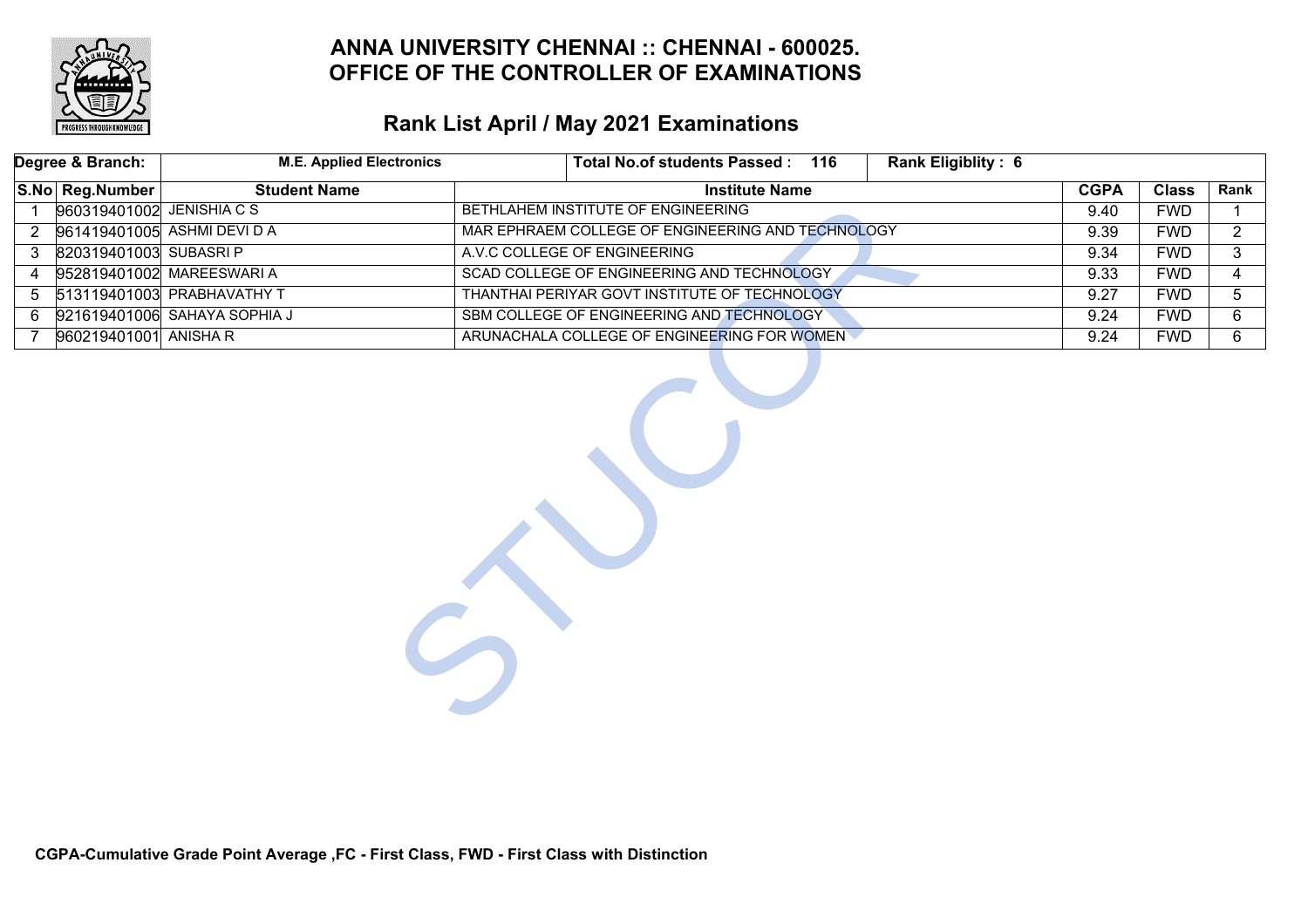

# **Rank List April / May 2021 Examinations**

|                | Degree & Branch:       | <b>M.E. CAD/CAM</b>         | Total No.of students Passed : 50<br><b>Rank Eligiblity: 3</b> |             |              |                |
|----------------|------------------------|-----------------------------|---------------------------------------------------------------|-------------|--------------|----------------|
|                | S.No Reg.Number        | <b>Student Name</b>         | <b>Institute Name</b>                                         | <b>CGPA</b> | <b>Class</b> | Rank           |
| $\mathbf{1}$   | 813519402004 VIGNESH B |                             | ROEVER ENGINEERING COLLEGE                                    | 9.10        | <b>FWD</b>   | $\mathbf{1}$   |
| $\overline{2}$ |                        | 731619402001 RAJESHKANNAN M | KSR INSTITUTE FOR ENGINEERING AND TECHNOLOGY                  | 8.97        | <b>FWD</b>   | $\overline{2}$ |
| $\mathbf{3}$   | 712919402003 MUTHU G   |                             | RVS TECHNICAL CAMPUS-COIMBATORE                               | 8.78        | <b>FWD</b>   | $\overline{3}$ |
|                |                        |                             |                                                               |             |              |                |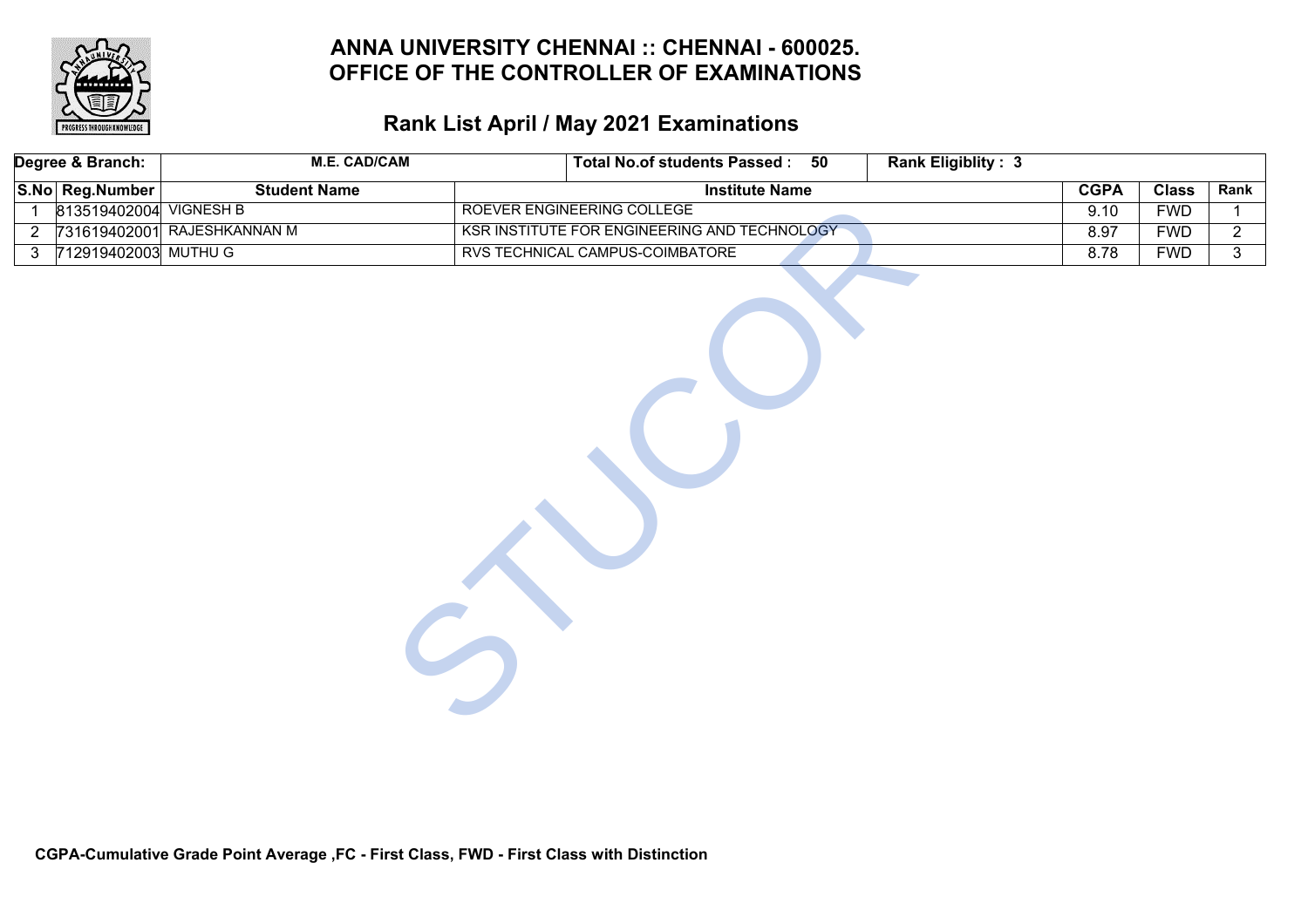

# **Rank List April / May 2021 Examinations**

| Degree & Branch:                                                               | <b>M.E. Communication Systems</b>                                    | Total No.of students Passed: 153                 | <b>Rank Eligiblity: 7</b> |              |                |
|--------------------------------------------------------------------------------|----------------------------------------------------------------------|--------------------------------------------------|---------------------------|--------------|----------------|
| S.No Reg.Number                                                                | <b>Student Name</b>                                                  | <b>Institute Name</b>                            | <b>CGPA</b>               | <b>Class</b> | Rank           |
|                                                                                | 962219403001 DELBIN ROSE T                                           | ST.XAVIER'S CATHOLIC COLLEGE OF ENGINEERING      | 9.59                      | <b>FWD</b>   |                |
| 960219403015 SURIYA J<br>$\mathbf{2}^{\circ}$                                  |                                                                      | ARUNACHALA COLLEGE OF ENGINEERING FOR WOMEN.     | 9.43                      | <b>FWD</b>   | $\overline{2}$ |
| 950819403003 BLESSY S<br>3                                                     |                                                                      | GOVERNMENT COLLEGE OF ENGINEERING - THIRUNELVELI | 9.40                      | <b>FWD</b>   | 3              |
| 4                                                                              | 820119403001 DAFFNIYA SELVAMARY C                                    | A.R.J. COLLEGE OF ENGINEERING AND TECHNOLOGY     | 9.39                      | <b>FWD</b>   | 4              |
| 960219403010 SHINY A<br>5                                                      |                                                                      | ARUNACHALA COLLEGE OF ENGINEERING FOR WOMEN      | 9.37                      | <b>FWD</b>   | 5              |
| 6                                                                              | 960219403016 SUSHMA M<br>ARUNACHALA COLLEGE OF ENGINEERING FOR WOMEN |                                                  | 9.37                      | <b>FWD</b>   | 5              |
| 813819403001 MAALATHY G<br>SARANATHAN COLLEGE OF ENGINEERING<br>$\overline{7}$ |                                                                      |                                                  | 9.34                      | <b>FWD</b>   | 6              |
| 8                                                                              | 960219403006 LIFNA SAM SL                                            | ARUNACHALA COLLEGE OF ENGINEERING FOR WOMEN      | 9.31                      | <b>FWD</b>   | $7^{\circ}$    |
|                                                                                |                                                                      |                                                  |                           |              |                |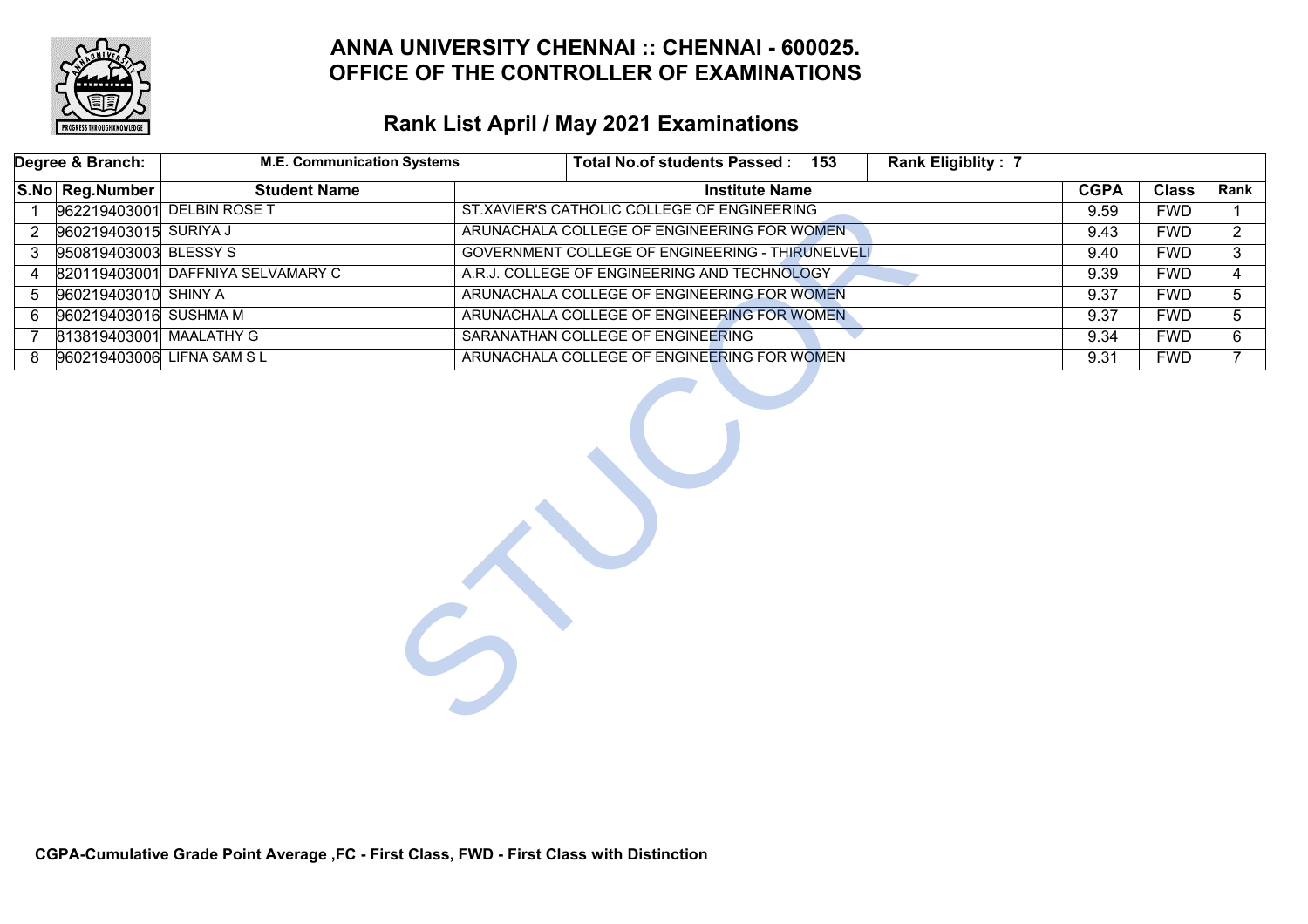

|                   | Degree & Branch:            | M.E. Computer Science and Engineering  | Total No.of students Passed: 434                       | <b>Rank Eligiblity: 14</b> |             |              |                 |
|-------------------|-----------------------------|----------------------------------------|--------------------------------------------------------|----------------------------|-------------|--------------|-----------------|
|                   | S.No Reg.Number             | <b>Student Name</b>                    | <b>Institute Name</b>                                  |                            | <b>CGPA</b> | <b>Class</b> | Rank            |
| $\overline{1}$    | 710719405003 SANGEETHA R    |                                        | DR.N G P INSTITUTE OF TECHNOLOGY                       |                            | 9.36        | <b>FWD</b>   |                 |
| 2                 | 821719405002 THIVYA T       |                                        | SIR ISSAC NEWTON COLLEGE OF ENGINEERING AND TECHNOLOGY |                            | 9.36        | <b>FWD</b>   | $\mathbf 1$     |
| 3                 | 960219405002 ASHMOL A       |                                        | ARUNACHALA COLLEGE OF ENGINEERING FOR WOMEN            |                            | 9.36        | <b>FWD</b>   | $\mathbf{1}$    |
| 4                 | 211419405006 NISHA Y        |                                        | PANIMALAR ENGINEERING COLLEGE                          |                            | 9.34        | <b>FWD</b>   | $\overline{2}$  |
| 5                 | 714519405001 DEEBAK S       |                                        | UNITED INSTITUTE OF TECHNOLOGY                         |                            |             | <b>FWD</b>   | 3               |
| 6.                | 312319405002 REVATHY S      |                                        | ST.JOSEPH'S COLLEGE OF ENGINEERING                     |                            |             | <b>FWD</b>   | $\overline{4}$  |
| $\overline{7}$    | 211419405005 MALVIKA K      |                                        | PANIMALAR ENGINEERING COLLEGE                          |                            |             |              | 5               |
| 8                 |                             | 211419405011 SUTHANTHARA RAJA PUSHPA J | PANIMALAR ENGINEERING COLLEGE                          |                            |             |              | 6               |
| 9                 | 620819405002 PAVITHRA A P   |                                        | <b>GNANAMANI COLLEGE OF TECHNOLOGY</b>                 |                            |             |              | 6               |
| 10 <sup>°</sup>   | 960219405001 ANISHA N       |                                        | ARUNACHALA COLLEGE OF ENGINEERING FOR WOMEN            |                            | 9.17        | <b>FWD</b>   | 6               |
| 11                |                             | 211419405007 PREETHY SHIRLEY JT        | <b>PANIMALAR ENGINEERING COLLEGE</b>                   |                            |             | <b>FWD</b>   | $\overline{7}$  |
|                   |                             | 12 620319405001 BABYSHALINIR           | BHARATHIYAR INSTITUTE OF ENGINEERING FOR WOMEN         |                            | 9.13        | <b>FWD</b>   | $7^{\circ}$     |
|                   | 13 211419405012 SWETHA M    |                                        | PANIMALAR ENGINEERING COLLEGE                          |                            | 9.10        | <b>FWD</b>   | 8               |
| 14                |                             | 960219405012 SMILINE RUBHA R           | ARUNACHALA COLLEGE OF ENGINEERING FOR WOMEN            |                            | 9.03        | <b>FWD</b>   | 9               |
| 15                |                             | 710019405001 MAREESWARI LAKSHMID       | ANNA UNIVERSITY REGIONAL CAMPUS, COIMBATORE            |                            | 9.01        | <b>FWD</b>   | $\overline{10}$ |
| 16                | 921219405001 RUBITHRA A     |                                        | <b>VEERAMMAL ENGINEERING COLLEGE</b>                   |                            | 9.01        | <b>FWD</b>   | $\overline{10}$ |
| 17                | 953419405004 SUJITHA S      |                                        | V V COLLEGE OF ENGINEERING                             |                            | 9.01        | <b>FWD</b>   | $\overline{10}$ |
|                   | 18 211419405004 MADHUBALA D |                                        | PANIMALAR ENGINEERING COLLEGE                          |                            | 9.00        | <b>FWD</b>   | $\overline{11}$ |
|                   |                             | 19 421619405002 UMMAE SALMA A          | <b>MAILAM ENGINEERING COLLEGE</b>                      |                            | 9.00        | <b>FWD</b>   | $\overline{11}$ |
| <b>20</b>         | 953419405003 SOBANA V       |                                        | V V COLLEGE OF ENGINEERING                             |                            | 8.97        | <b>FWD</b>   | $\overline{12}$ |
| 21                |                             | 961819405004 AUTHARSHASB               | PONJESLY COLLEGE OF ENGINEERING                        |                            | 8.93        | <b>FWD</b>   | $\overline{13}$ |
| $22 \overline{ }$ | 820119405001 NITHYA R       |                                        | A.R.J. COLLEGE OF ENGINEERING AND TECHNOLOGY           |                            | 8.91        | <b>FWD</b>   | $\overline{14}$ |
|                   | 23 921319405002 NIVETHIYA U |                                        | PSNA COLLEGE OF ENGINEERING AND TECHNOLOGY             |                            | 8.91        | <b>FWD</b>   | $\overline{14}$ |
|                   |                             |                                        |                                                        |                            |             |              |                 |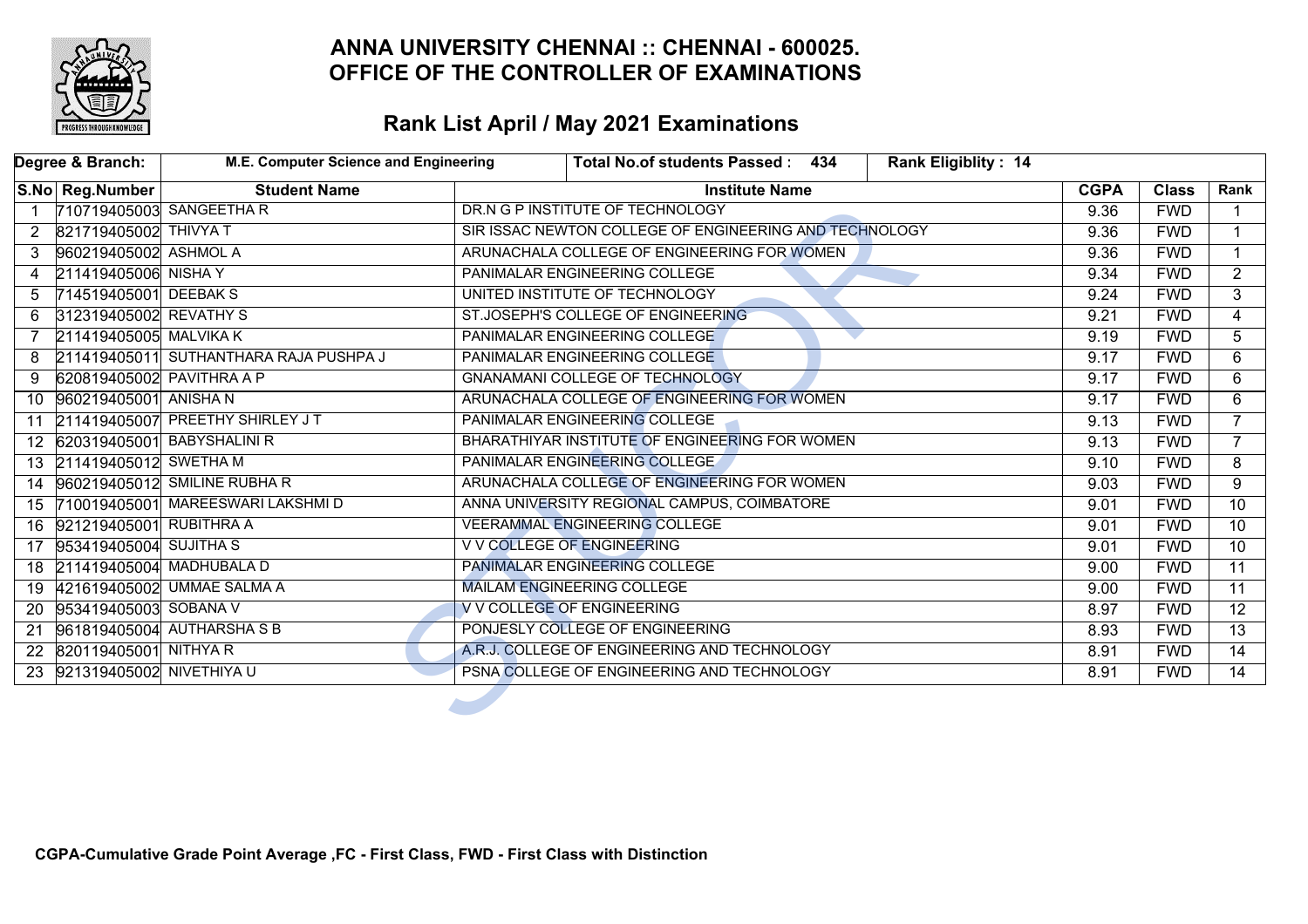

| Degree & Branch:         | <b>M.E. Energy Engineering</b> | <b>Total No.of students Passed:</b><br>20   | <b>Rank Eligiblity: 1</b> |             |              |      |
|--------------------------|--------------------------------|---------------------------------------------|---------------------------|-------------|--------------|------|
| S.No Reg.Number          | <b>Student Name</b>            | <b>Institute Name</b>                       |                           | <b>CGPA</b> | <b>Class</b> | Rank |
| 962219407002 ADRITOWIN F |                                | ST.XAVIER'S CATHOLIC COLLEGE OF ENGINEERING |                           | 8.97        | <b>FWD</b>   | 1    |
|                          |                                |                                             |                           |             |              |      |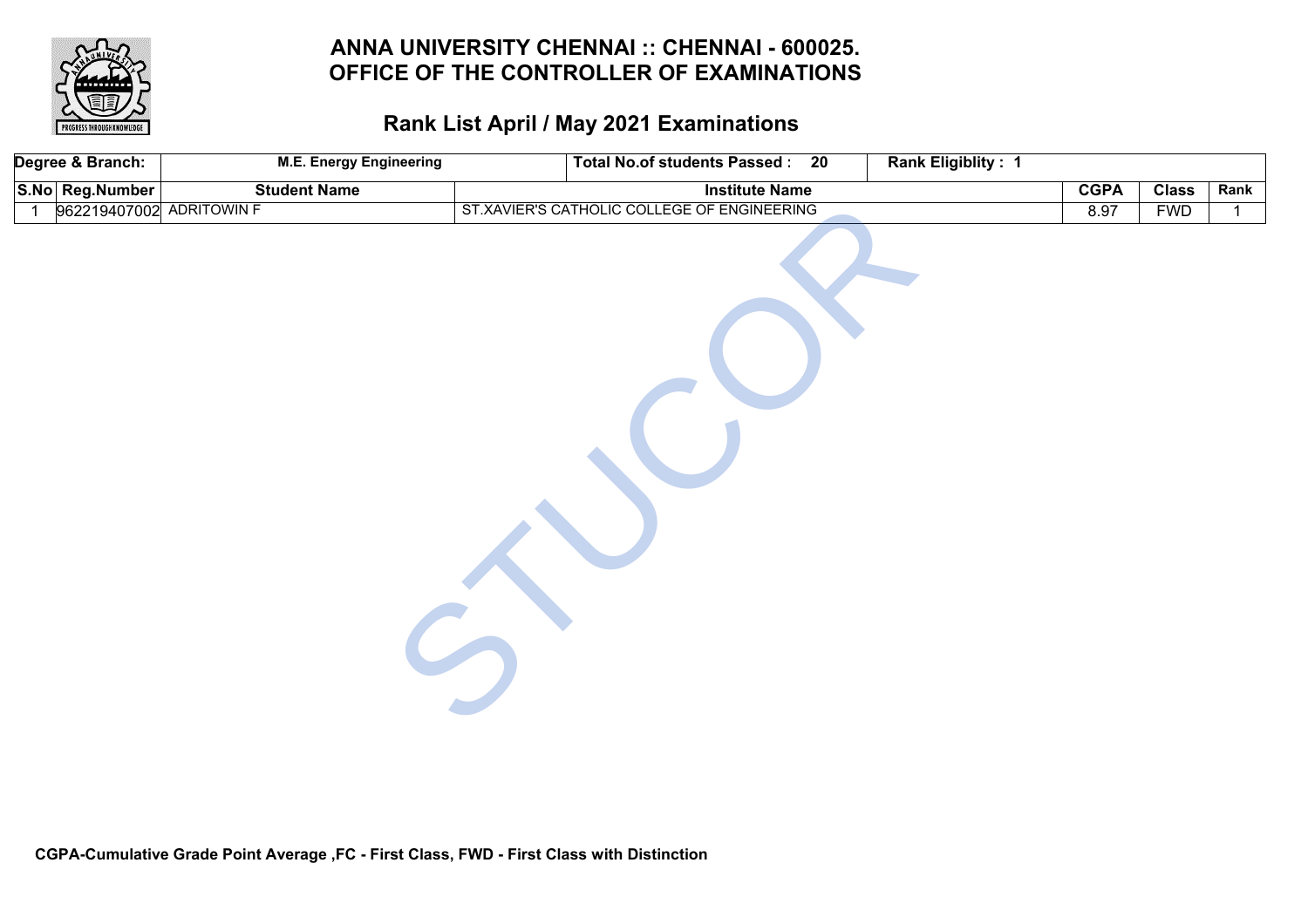

# **Rank List April / May 2021 Examinations**

| Degree & Branch: |                 | <b>M.E. Engineering Design</b>        | Total No.of students Passed: 41<br><b>Rank Eligiblity: 2</b> |  |             |              |                |
|------------------|-----------------|---------------------------------------|--------------------------------------------------------------|--|-------------|--------------|----------------|
|                  | S.No Reg.Number | <b>Student Name</b>                   | <b>Institute Name</b>                                        |  | <b>CGPA</b> | <b>Class</b> | Rank           |
| 1                |                 | 950819408002 ANIKKA NAYAGI HEMARINA J | GOVERNMENT COLLEGE OF ENGINEERING - THIRUNELVELI             |  | 8.99        | <b>FWD</b>   | $\mathbf{1}$   |
| $\overline{2}$   |                 | 710019408004 NAGAARJUN G              | ANNA UNIVERSITY REGIONAL CAMPUS, COIMBATORE                  |  | 8.83        | <b>FWD</b>   | $\overline{2}$ |
|                  |                 |                                       |                                                              |  |             |              |                |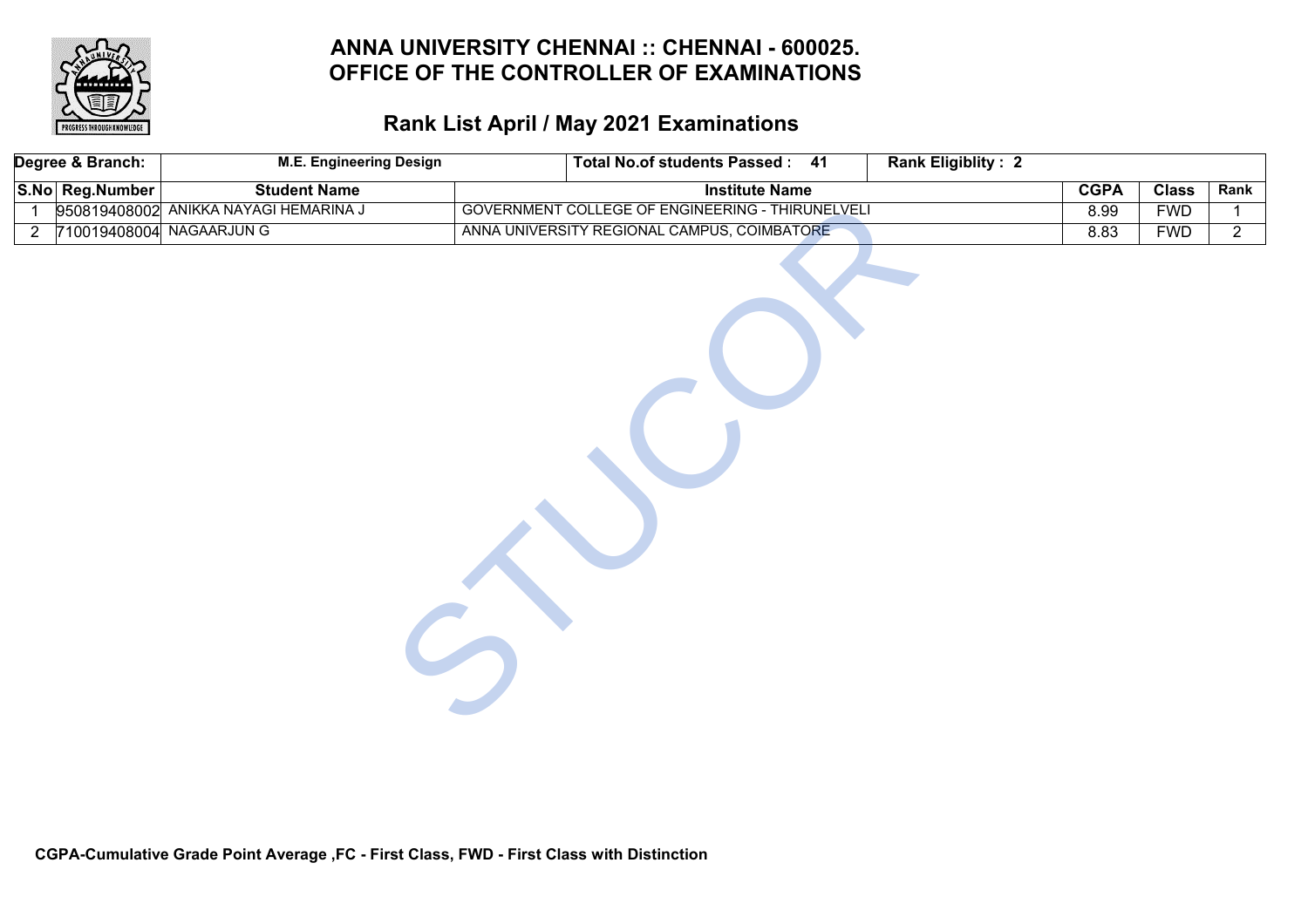

|                | Degree & Branch:         | <b>M.E. Manufacturing Engineering</b> |  | <b>Total No.of students Passed:</b><br>105     | <b>Rank Eligiblity: 5</b> |             |              |                |
|----------------|--------------------------|---------------------------------------|--|------------------------------------------------|---------------------------|-------------|--------------|----------------|
|                | S.No Reg.Number          | <b>Student Name</b>                   |  | <b>Institute Name</b>                          |                           | <b>CGPA</b> | <b>Class</b> | Rank           |
| $\mathbf{1}$   | 960419410002 BENITTA W J |                                       |  | <b>C.S.I. INSTITUTE OF TECHNOLOGY</b>          |                           | 9.53        | <b>FWD</b>   |                |
| $\overline{2}$ |                          | 312319410004 SOORYA REMJUSE           |  | ST.JOSEPH'S COLLEGE OF ENGINEERING             |                           | 9.39        | <b>FWD</b>   | $\overline{2}$ |
| 3              |                          | 720519410003 CILAMBARASAN C           |  | EASA COLLEGE OF ENGINEERING AND TECHNOLOGY     |                           | 9.24        | <b>FWD</b>   | 3              |
| 4              | 960419410009 SUSHMARA    |                                       |  | <b>C.S.I. INSTITUTE OF TECHNOLOGY</b>          |                           | 9.19        | <b>FWD</b>   | 4              |
| 5              |                          | 820719410004 PAZHANIBABA J            |  | AS-SALAM COLLEGE OF ENGINEERING AND TECHNOLOGY |                           | 9.11        | <b>FWD</b>   | 5 <sub>5</sub> |
|                |                          |                                       |  |                                                |                           |             |              |                |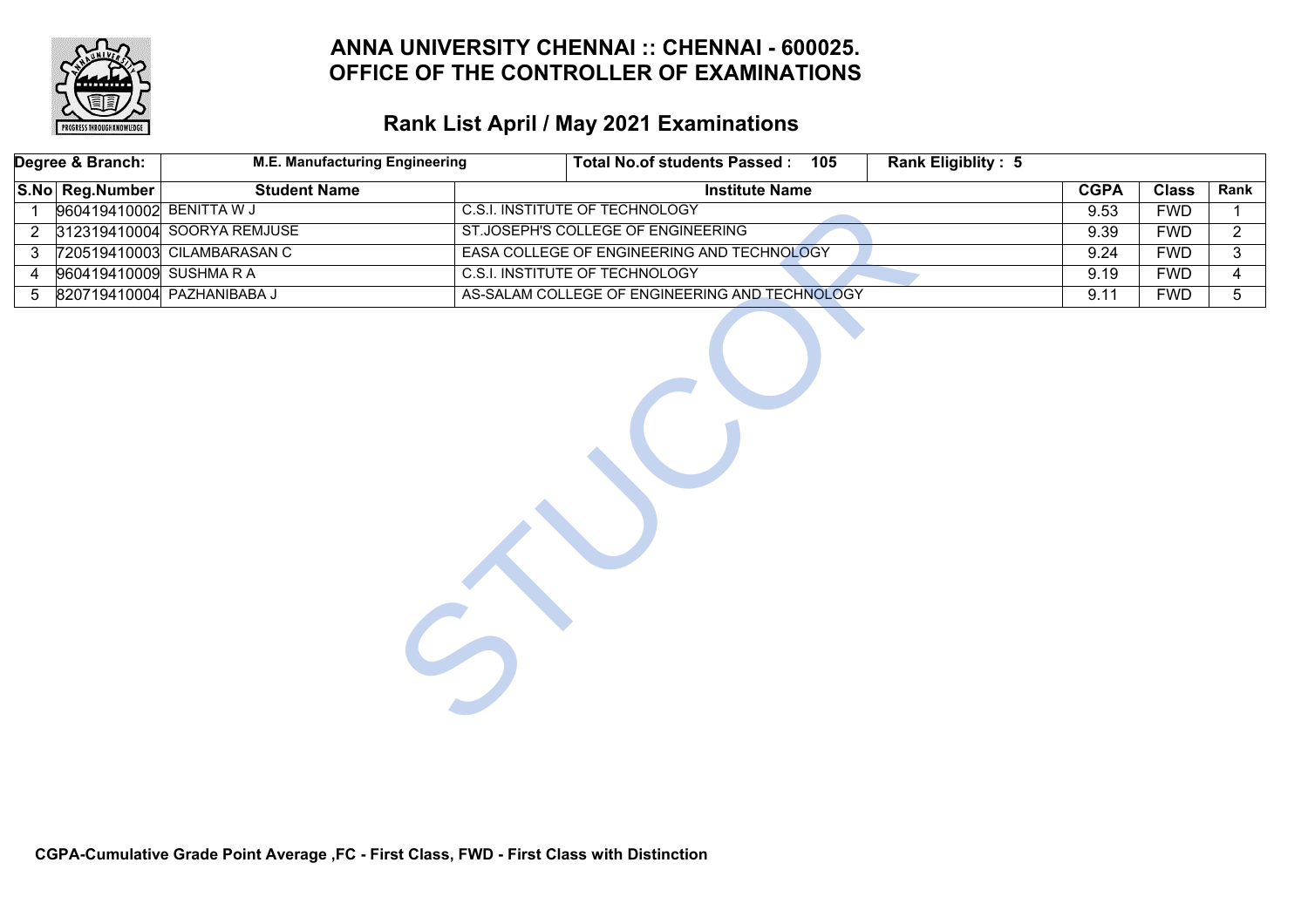

# **Rank List April / May 2021 Examinations**

| Degree & Branch:        |                                        | <b>M.E. Power Systems Engineering</b> |  | Total No.of students Passed: 69                 |  | <b>Rank Eligiblity: 3</b> |              |            |                |
|-------------------------|----------------------------------------|---------------------------------------|--|-------------------------------------------------|--|---------------------------|--------------|------------|----------------|
|                         | S.No Reg.Number<br><b>Student Name</b> |                                       |  | <b>Institute Name</b>                           |  | <b>CGPA</b>               | <b>Class</b> | Rank       |                |
| $\mathbf{1}$            |                                        | 511319411001 SRIMATHI V               |  | KINGSTON ENGINEERING COLLEGE                    |  |                           | 9.37         | <b>FWD</b> | $\mathbf 1$    |
| $\overline{2}$          |                                        | 510319411002 DHANALAKSHMID            |  | ARULMIGU MEENAKSHI AMMAN COLLEGE OF ENGINEERING |  |                           | 9.04         | <b>FWD</b> | $\overline{2}$ |
| $3\phantom{.0}$         |                                        |                                       |  | THE KAVERY ENGINEERING COLLEGE                  |  |                           | 8.85         | <b>FWD</b> | $\overline{3}$ |
| 612719411005 SRIPRIYA T |                                        |                                       |  |                                                 |  |                           |              |            |                |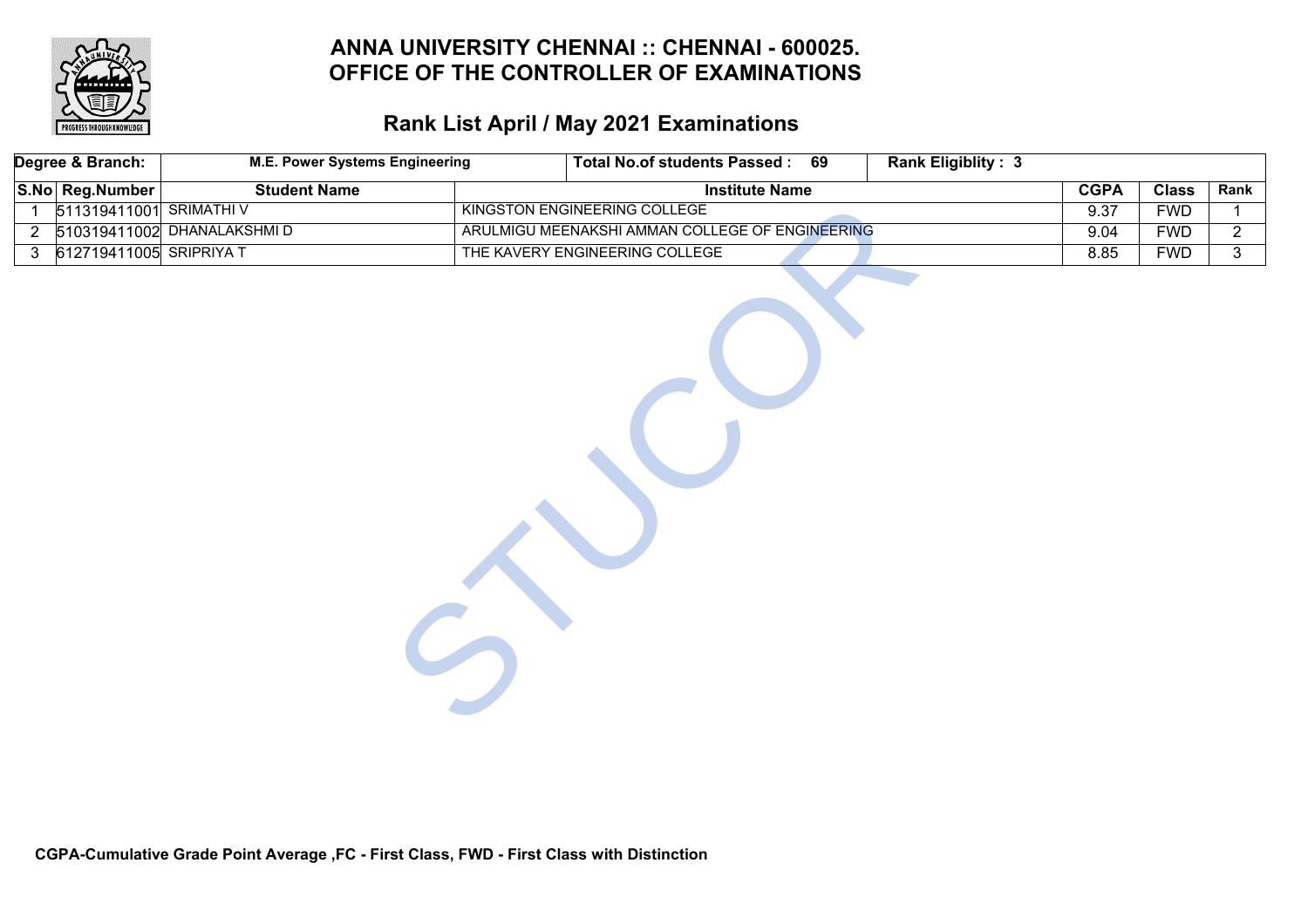

| Degree & Branch:     |                            | <b>M.E. Structural Engineering</b>   | <b>Rank Eligiblity: 19</b><br>Total No.of students Passed: 587 |             |              |                 |
|----------------------|----------------------------|--------------------------------------|----------------------------------------------------------------|-------------|--------------|-----------------|
|                      | S.No Reg.Number            | <b>Student Name</b>                  | <b>Institute Name</b>                                          | <b>CGPA</b> | <b>Class</b> | Rank            |
| $\overline{1}$       | 950819413013 SHARMILA G    |                                      | GOVERNMENT COLLEGE OF ENGINEERING - THIRUNELVELI               | 9.41        | <b>FWD</b>   | $\mathbf 1$     |
| $\mathbf{2}^{\circ}$ | 962219413001 ANIMOL K      |                                      | ST.XAVIER'S CATHOLIC COLLEGE OF ENGINEERING                    | 9.26        | <b>FWD</b>   | $\overline{2}$  |
|                      |                            | 950819413008 IRIN PRISCILLA P        | GOVERNMENT COLLEGE OF ENGINEERING - THIRUNELVELI               | 9.24        | <b>FWD</b>   | $\overline{3}$  |
| 4                    | 960319413001 ANILA S R     |                                      | BETHLAHEM INSTITUTE OF ENGINEERING                             | 9.16        | <b>FWD</b>   | $\overline{4}$  |
| 5                    |                            | 950019413002 ANTONY JOHN PORSELVAN M | ANNA UNIVERSITY REGIONAL CAMPUS, TIRUNELVELI                   | 9.14        | <b>FWD</b>   | $\overline{5}$  |
| 6                    | 920919413013 VIJITHA S     |                                      | N.S.N. COLLEGE OF ENGINEERING AND TECHNOLOGY                   | 9.13        | <b>FWD</b>   | 6               |
| $\overline{7}$       |                            | 921019413002 ASHMATH NIHAR S         | NADAR SARASWATHI COLLEGE OF ENGINEERING AND TECHNOLOGY         | 9.13        | <b>FWD</b>   | 6               |
| 8                    | 812419413004 KAVITHA T     |                                      | M.I.E.T. ENGINEERING COLLEGE                                   | 9.10        | <b>FWD</b>   | $\overline{7}$  |
| 9                    | 311619413003 KEERTHANA S   |                                      | MISRIMAL NAVAJEE MUNOTH JAIN ENGINEERING COLLEGE               | 9.09        | <b>FWD</b>   | 8               |
| 10                   | 962219413003 ATHIRA B      |                                      | ST.XAVIER'S CATHOLIC COLLEGE OF ENGINEERING                    | 9.09        | <b>FWD</b>   | $\overline{8}$  |
| 11                   |                            | 812419413007 PUNITHAVALLI M          | M.I.E.T. ENGINEERING COLLEGE                                   | 9.07        | <b>FWD</b>   | $\overline{9}$  |
|                      | 12 950819413007 GAWARIC    |                                      | GOVERNMENT COLLEGE OF ENGINEERING - THIRUNELVELI               | 9.07        | <b>FWD</b>   | $\overline{9}$  |
| 13                   |                            | 710019413006 CHANDRALEKA S           | ANNA UNIVERSITY REGIONAL CAMPUS, COIMBATORE                    | 9.01        | <b>FWD</b>   | $\overline{10}$ |
|                      |                            | 14 710019413011 PRINCY N PAUL        | ANNA UNIVERSITY REGIONAL CAMPUS, COIMBATORE                    | 9.01        | <b>FWD</b>   | $\overline{10}$ |
|                      | 15 950819413011 RAAGAVI MT |                                      | GOVERNMENT COLLEGE OF ENGINEERING - THIRUNELVELI               | 9.01        | <b>FWD</b>   | 10              |
| 16                   | 961819413006 DURKA DEVIK   |                                      | PONJESLY COLLEGE OF ENGINEERING                                | 9.01        | <b>FWD</b>   | $\overline{10}$ |
| 17                   |                            | 910019413014 NAGARATHINAM M          | ANNA UNIVERSITY REGIONAL CAMPUS, MADURAI                       | 9.00        | <b>FWD</b>   | $\overline{11}$ |
|                      |                            | 18 921319413002 DEVI KAMATCHI K      | PSNA COLLEGE OF ENGINEERING AND TECHNOLOGY                     | 8.99        | <b>FWD</b>   | $\overline{12}$ |
| 19                   |                            | 111419413007 NOMALESWARI J K         | PRATHYUSHA ENGINEERING COLLEGE                                 | 8.96        | <b>FWD</b>   | $\overline{13}$ |
| <b>20</b>            |                            | 610519413002 MONAMBIGAI C            | DHIRAJLAL GANDHI COLLEGE OF TECHNOLOGY                         | 8.96        | <b>FWD</b>   | $\overline{13}$ |
| 21                   |                            | 961819413011 PIRAKATHIRS             | PONJESLY COLLEGE OF ENGINEERING                                | 8.96        | <b>FWD</b>   | $\overline{13}$ |
| $22 \overline{ }$    | 950019413014 SELSHA C      |                                      | ANNA UNIVERSITY REGIONAL CAMPUS, TIRUNELVELI                   | 8.94        | <b>FWD</b>   | $\overline{14}$ |
|                      |                            | 23 910019413012 MADHUMATHI J         | ANNA UNIVERSITY REGIONAL CAMPUS, MADURAI                       | 8.93        | <b>FWD</b>   | $\overline{15}$ |
| 24                   | 912419413002 VAISHNAVI U   |                                      | SHANMUGANATHAN ENGINEERING COLLEGE                             | 8.93        | <b>FWD</b>   | $\overline{15}$ |
|                      |                            | 25 621419413016 SENTHILKUMAR S       | <b>MAHA BARATHI ENGINEERING COLLEGE</b>                        | 8.91        | <b>FWD</b>   | $\overline{16}$ |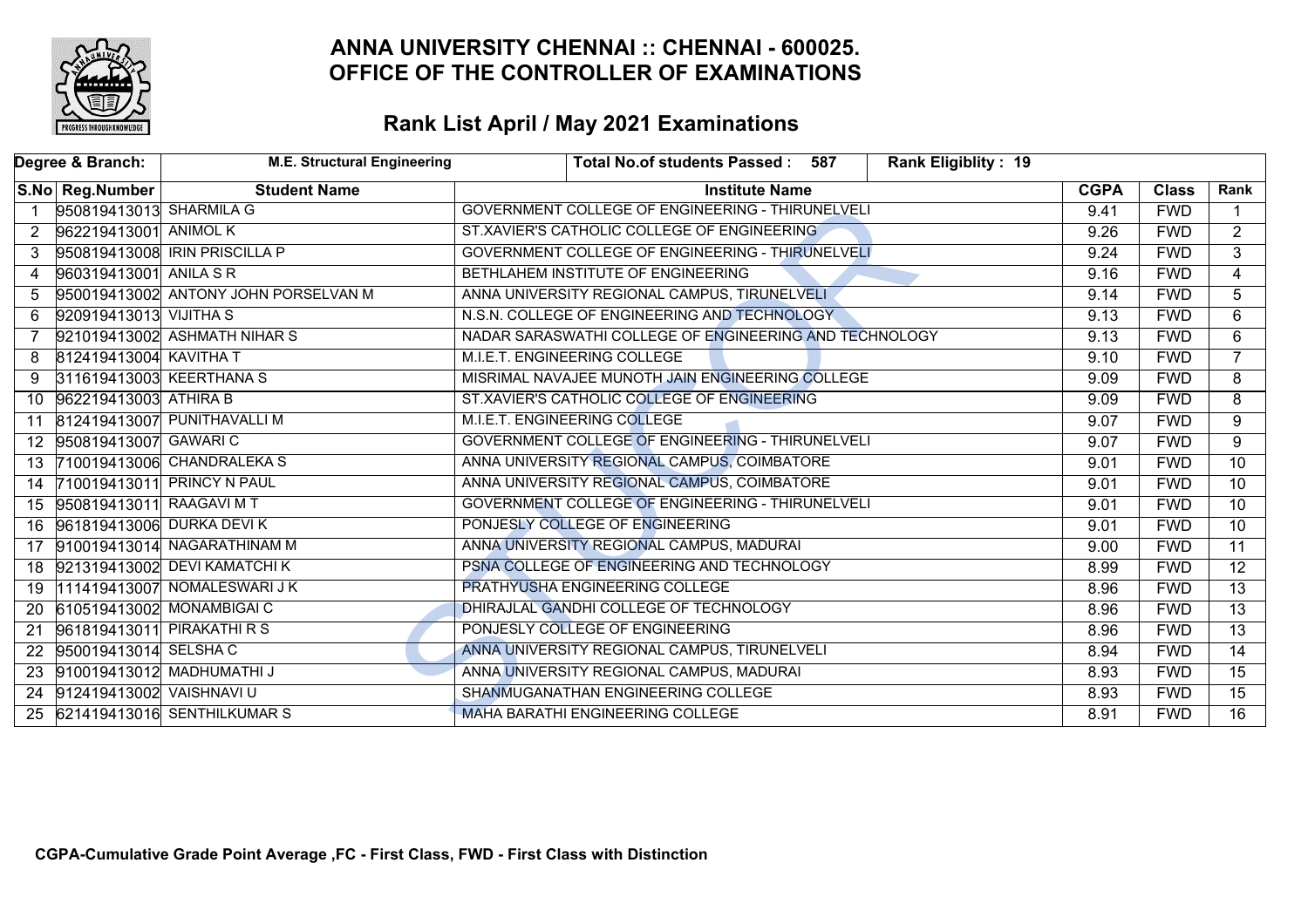

# **Rank List April / May 2021 Examinations**

| Degree & Branch: |                                                                                  | <b>M.E. Structural Engineering</b> | Rank Eligiblity: 19<br><b>Total No.of students Passed:</b><br>587 |      |            |                 |
|------------------|----------------------------------------------------------------------------------|------------------------------------|-------------------------------------------------------------------|------|------------|-----------------|
|                  | S.No Reg.Number                                                                  | <b>CGPA</b>                        | <b>Class</b>                                                      | Rank |            |                 |
|                  | 26 312819413002 DIVYA N                                                          |                                    | AGNI COLLEGE OF TECHNOLOGY                                        | 8.90 | <b>FWD</b> | 17 <sup>2</sup> |
| 27               | 960319413014 SHAJILA R                                                           |                                    | BETHLAHEM INSTITUTE OF ENGINEERING                                | 8.89 | <b>FWD</b> | 18              |
|                  |                                                                                  | 28 962219413006 JENI SHERLIN J     | ST.XAVIER'S CATHOLIC COLLEGE OF ENGINEERING                       | 8.89 | <b>FWD</b> | 18              |
|                  |                                                                                  | 29 910019413013 MUTHU PIRIYA K     | ANNA UNIVERSITY REGIONAL CAMPUS, MADURAL                          | 8.87 | <b>FWD</b> | $\overline{19}$ |
| 30               | 921019413016 SUJITHA A<br>NADAR SARASWATHI COLLEGE OF ENGINEERING AND TECHNOLOGY |                                    |                                                                   |      | <b>FWD</b> | 19              |
| 31               | 960319413016 SUJIK<br>BETHLAHEM INSTITUTE OF ENGINEERING                         |                                    |                                                                   |      | <b>FWD</b> | 19              |
| 32 <sup>2</sup>  | 960519413012 BENCY A<br><b>CAPE INSTITUTE OF TECHNOLOGY</b>                      |                                    |                                                                   |      | <b>FWD</b> | $\overline{19}$ |
|                  |                                                                                  | 33 962219413018 SRIBAVITHRA S      | ST.XAVIER'S CATHOLIC COLLEGE OF ENGINEERING                       | 8.87 | <b>FWD</b> | 19              |
|                  |                                                                                  |                                    |                                                                   |      |            |                 |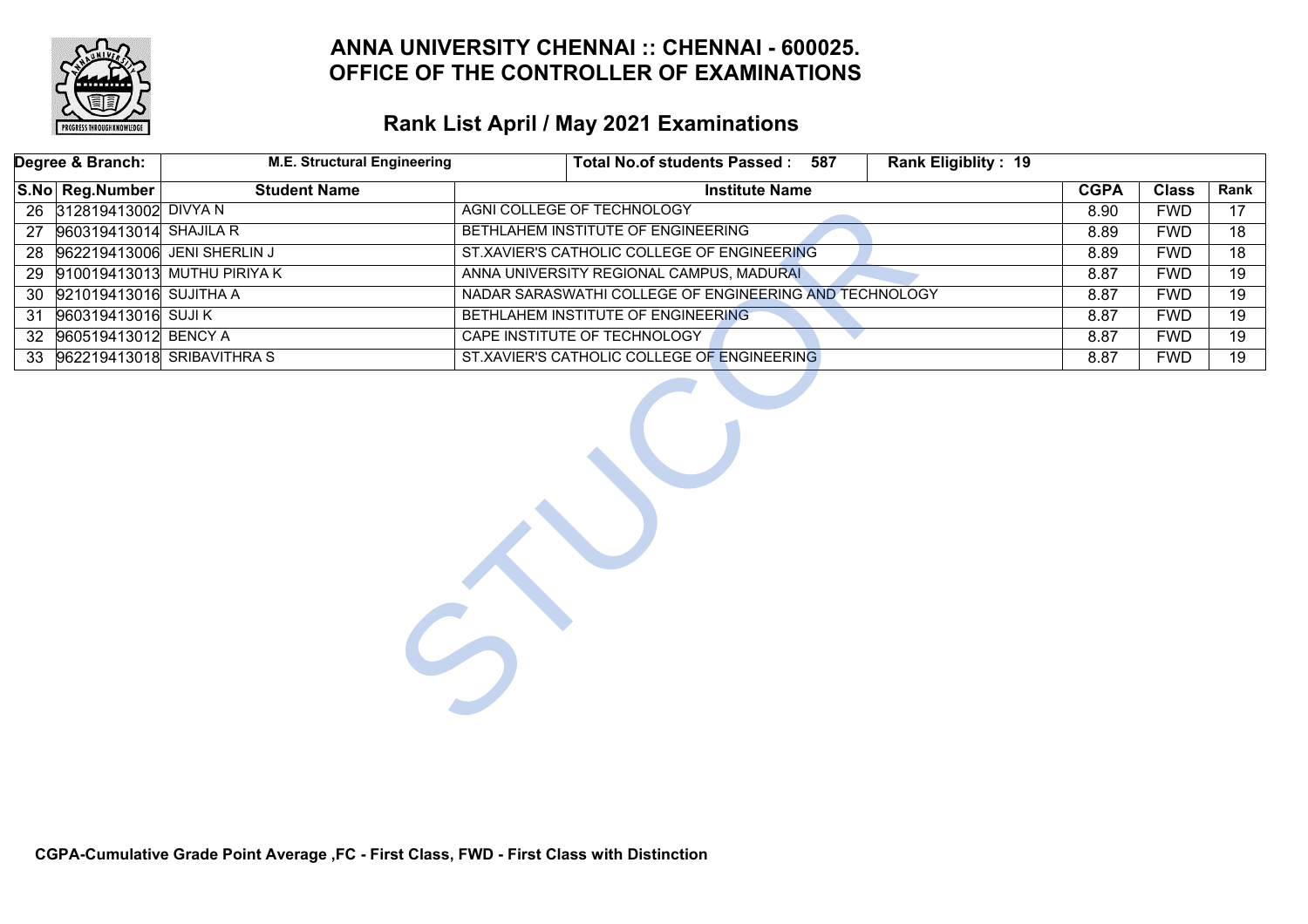

# **Rank List April / May 2021 Examinations**

|                | Degree & Branch:        | <b>M.E. Thermal Engineering</b> | <b>Rank Eligiblity: 2</b><br>Total No.of students Passed: 68 |             |              |                |
|----------------|-------------------------|---------------------------------|--------------------------------------------------------------|-------------|--------------|----------------|
|                | S.No Reg.Number         | <b>Student Name</b>             | <b>Institute Name</b>                                        | <b>CGPA</b> | <b>Class</b> | Rank           |
| 1              | 813819414001 ASHWIN R   |                                 | SARANATHAN COLLEGE OF ENGINEERING                            | 9.33        | <b>FWD</b>   | $\mathbf{1}$   |
| $\overline{2}$ | 813819414002 KARUPPAN S |                                 | SARANATHAN COLLEGE OF ENGINEERING                            | 9.15        | <b>FWD</b>   | $\overline{2}$ |
| $\mathbf{3}$   | 950019414001 BENISHA A  |                                 | ANNA UNIVERSITY REGIONAL CAMPUS, TIRUNELVELI                 | 9.15        | <b>FWD</b>   | $\overline{2}$ |
|                |                         |                                 |                                                              |             |              |                |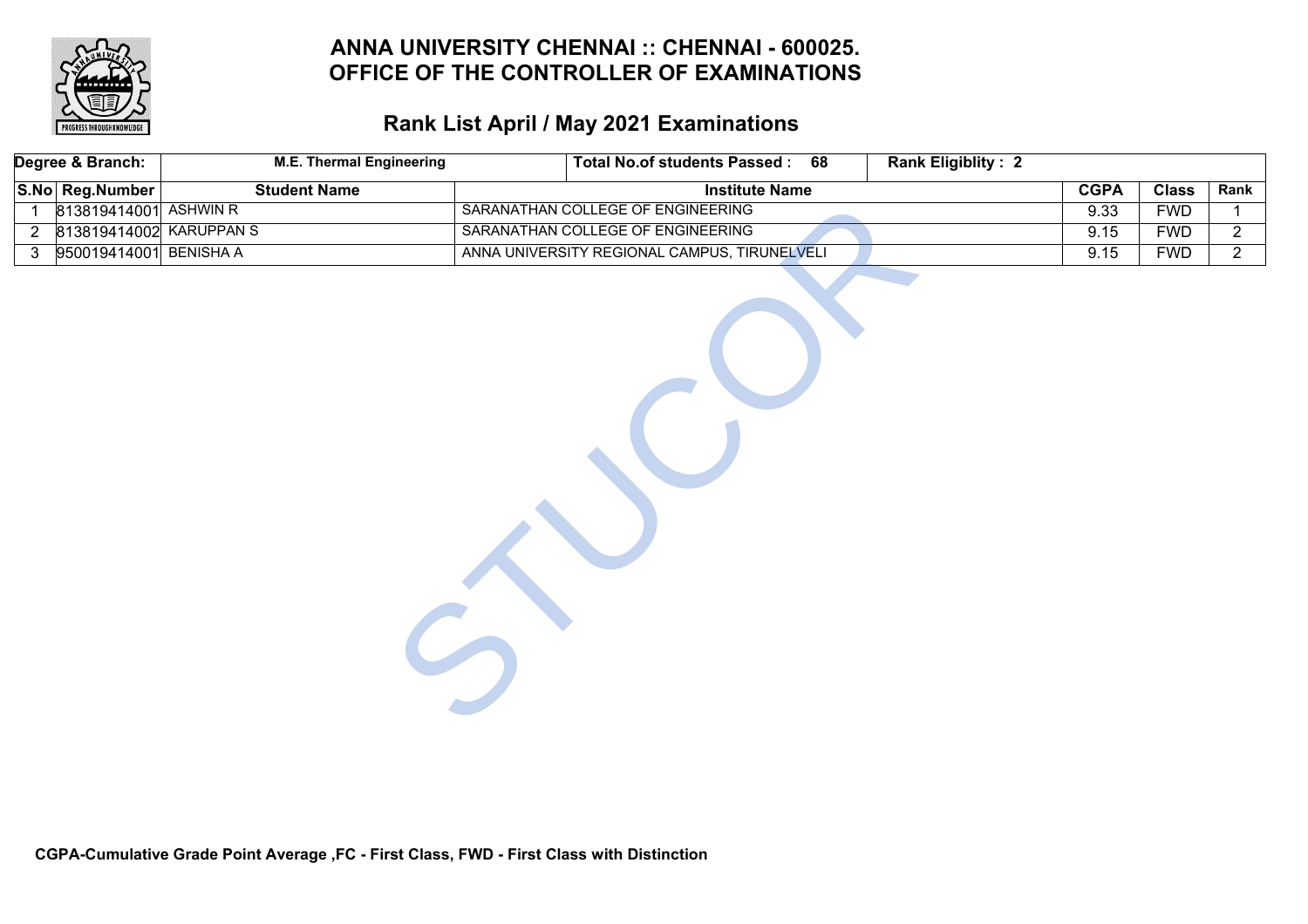

|                 | Degree & Branch:          | <b>M.E. Power Electronics and Drives</b> |                                             | Total No.of students Passed: 132            | Rank Eligiblity: 6 |             |              |                |
|-----------------|---------------------------|------------------------------------------|---------------------------------------------|---------------------------------------------|--------------------|-------------|--------------|----------------|
|                 | S.No Reg.Number           | <b>Student Name</b>                      |                                             | <b>Institute Name</b>                       |                    | <b>CGPA</b> | <b>Class</b> | Rank           |
| $\overline{1}$  | 960219415001 ABISHA S     |                                          |                                             | ARUNACHALA COLLEGE OF ENGINEERING FOR WOMEN |                    | 9.42        | <b>FWD</b>   |                |
|                 | 2 821119415002 SANTHIYA R |                                          |                                             | KINGS COLLEGE OF ENGINEERING                |                    | 9.39        | <b>FWD</b>   | $\overline{2}$ |
| 3 <sup>1</sup>  | 813819415004 SRINITHI S   |                                          |                                             | SARANATHAN COLLEGE OF ENGINEERING           |                    | 9.26        | <b>FWD</b>   | 3              |
| 4               |                           | 310819415004 RAJALAKSHMI A               |                                             | JEPPIAAR ENGINEERING COLLEGE                |                    |             | <b>FWD</b>   | 4              |
| $5\overline{)}$ | 312319415002 KOWSALYA A   |                                          |                                             | ST.JOSEPH'S COLLEGE OF ENGINEERING          |                    |             | <b>FWD</b>   | 4              |
| 6               | 960219415009 VAISHNAVI V  |                                          | ARUNACHALA COLLEGE OF ENGINEERING FOR WOMEN |                                             |                    | 9.04        | <b>FWD</b>   | 5              |
| $\overline{7}$  |                           | 960219415008 STERLIN JENISHA Y G         |                                             | ARUNACHALA COLLEGE OF ENGINEERING FOR WOMEN |                    | 9.03        | <b>FWD</b>   | 6              |
|                 |                           |                                          |                                             |                                             |                    |             |              |                |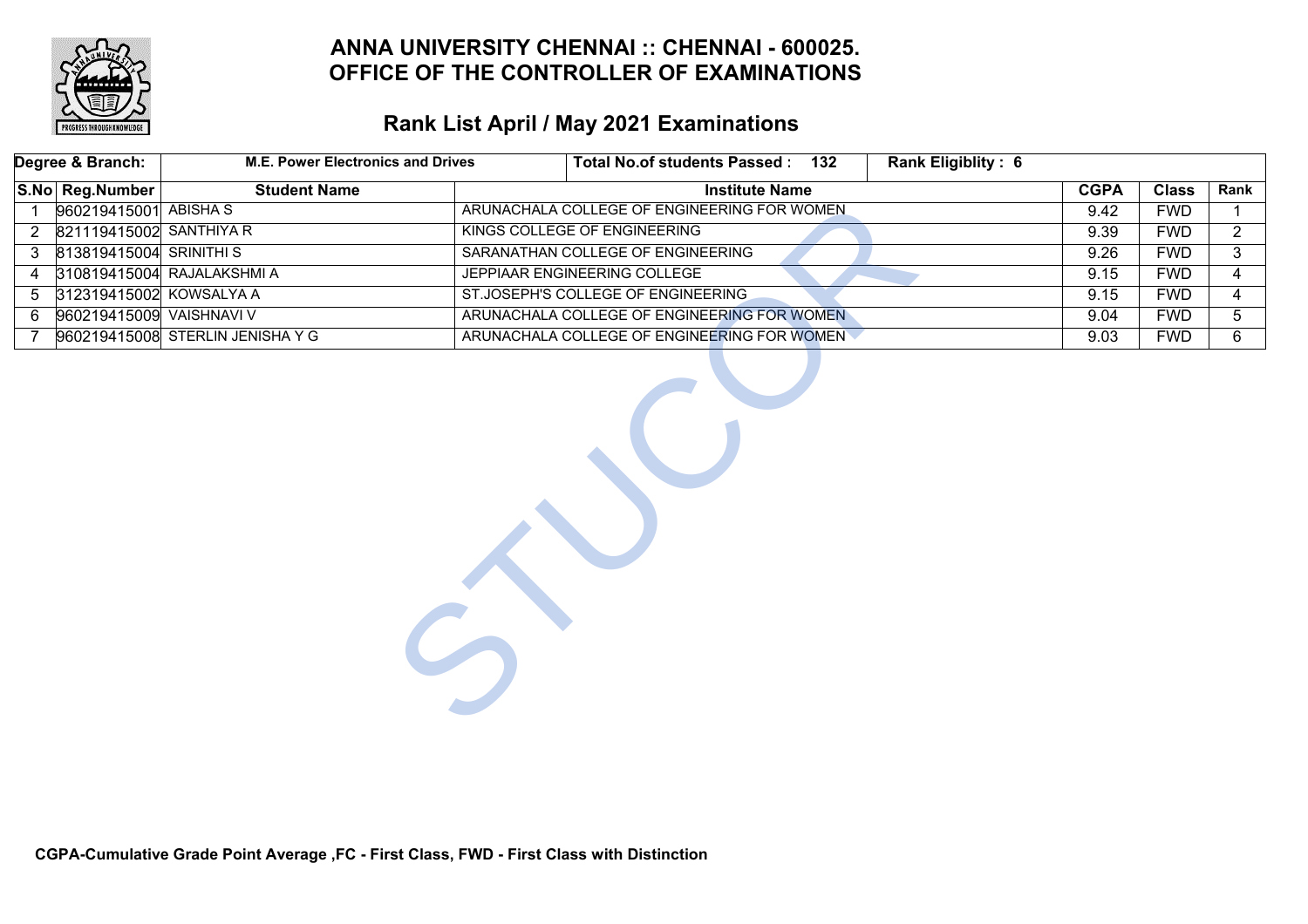

# **Rank List April / May 2021 Examinations**

| Degree & Branch: | <b>M.E. Environmental Engineering</b> | Total No.of students Passed: 69 | <b>Rank Eligiblity: 3</b> |             |              |                |
|------------------|---------------------------------------|---------------------------------|---------------------------|-------------|--------------|----------------|
| S.No Reg.Number  | <b>Student Name</b>                   | <b>Institute Name</b>           |                           | <b>CGPA</b> | <b>Class</b> | Rank           |
| $\mathbf{1}$     | 812619416002 PAVITHIRA G              | MAM COLLEGE OF ENGINEERING      |                           | 9.50        | <b>FWD</b>   | $\mathbf{1}$   |
| $\overline{2}$   | 812619416007 SOWMIYA S                | MAM COLLEGE OF ENGINEERING      |                           | 9.31        | <b>FWD</b>   | $\overline{2}$ |
| $\mathbf{3}$     | 412719416005 PARTHIBAN M              | TAGORE ENGINEERING COLLEGE      |                           | 9.26        | <b>FWD</b>   | $\overline{3}$ |
|                  |                                       |                                 |                           |             |              |                |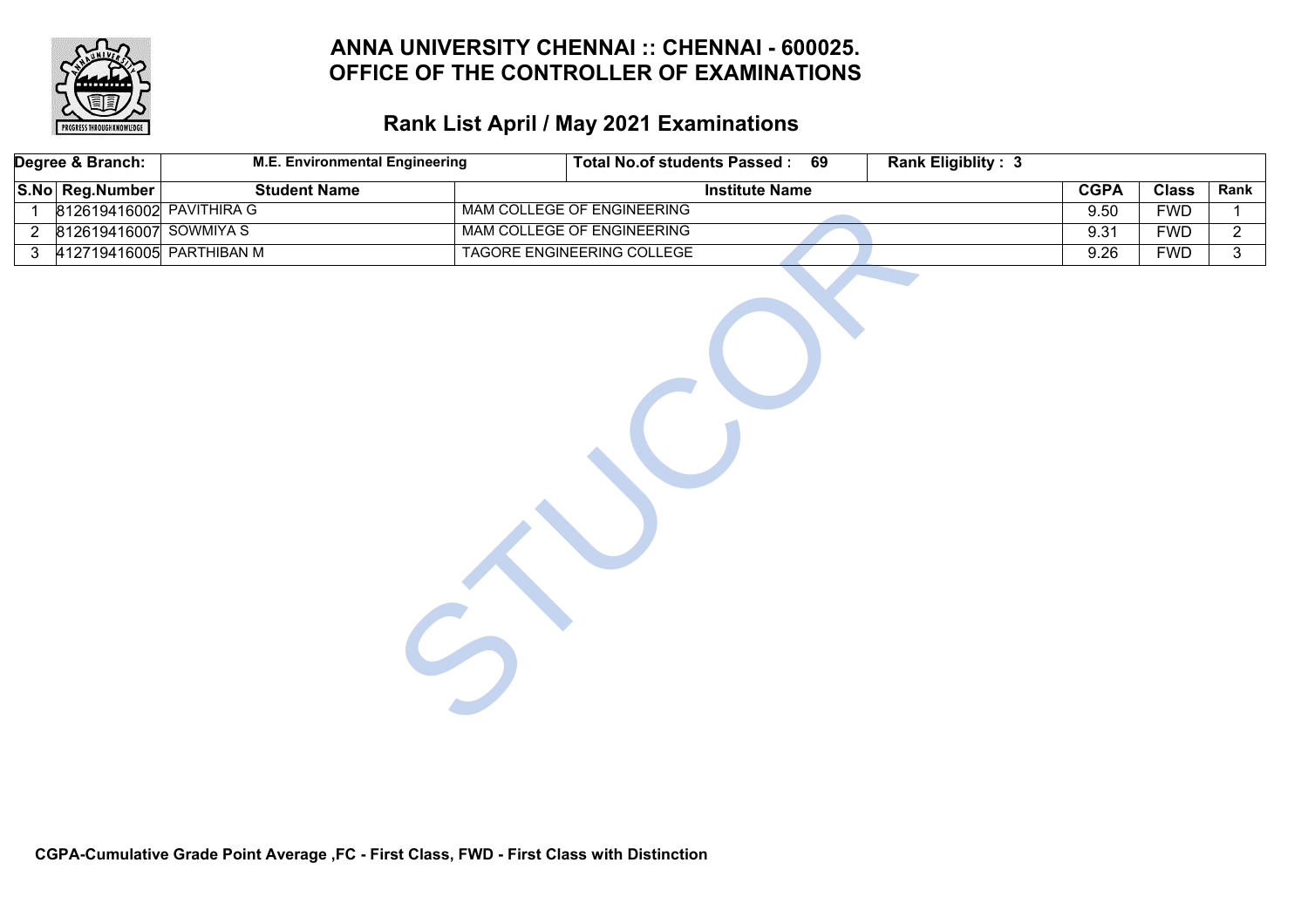

|              | Degree & Branch:          | M.E. Construction Engineering and Management | Rank Eligiblity: 8<br><b>Total No.of students Passed:</b><br>203 |             |              |                |
|--------------|---------------------------|----------------------------------------------|------------------------------------------------------------------|-------------|--------------|----------------|
|              | S.No Reg.Number           | <b>Student Name</b>                          | <b>Institute Name</b>                                            | <b>CGPA</b> | <b>Class</b> | Rank           |
| $\mathbf{1}$ | 960219418018 SUBIJA D     |                                              | ARUNACHALA COLLEGE OF ENGINEERING FOR WOMEN                      | 9.60        | <b>FWD</b>   |                |
| 2            |                           | 960219418008 NAMITHA BALAN SL                | ARUNACHALA COLLEGE OF ENGINEERING FOR WOMEN.                     | 9.40        | <b>FWD</b>   | $\overline{2}$ |
| 3            | 962219418001 ASHLIN A P   |                                              | ST.XAVIER'S CATHOLIC COLLEGE OF ENGINEERING                      | 9.37        | <b>FWD</b>   | 3              |
| 4            |                           | 960219418006 MANJUSHA A M                    | ARUNACHALA COLLEGE OF ENGINEERING FOR WOMEN                      | 9.30        | <b>FWD</b>   | 4              |
| 5            | 960219418005 MAHISHA S    |                                              | ARUNACHALA COLLEGE OF ENGINEERING FOR WOMEN                      | 9.29        | <b>FWD</b>   | 5              |
| 6            |                           | 962219418004 MARIA VANITHA RASHMI R          | ST.XAVIER'S CATHOLIC COLLEGE OF ENGINEERING                      | 9.29        | <b>FWD</b>   | 5              |
| 7            | 962919418005 JENIFA J B   |                                              | VINS CHRISTIAN COLLEGE OF ENGINEERING                            | 9.27        | <b>FWD</b>   | $\overline{6}$ |
| 8            |                           | 960219418007 MANOJA SHANI M                  | ARUNACHALA COLLEGE OF ENGINEERING FOR WOMEN                      | 9.26        | <b>FWD</b>   | $\overline{7}$ |
| 9            |                           | 960219418015 SHINEESROJA N M                 | ARUNACHALA COLLEGE OF ENGINEERING FOR WOMEN                      | 9.26        | <b>FWD</b>   | $7^{\circ}$    |
| 10           | 960219418016 SIVA PRIYA P |                                              | ARUNACHALA COLLEGE OF ENGINEERING FOR WOMEN                      | 9.10        | <b>FWD</b>   | 8              |
|              |                           |                                              |                                                                  |             |              |                |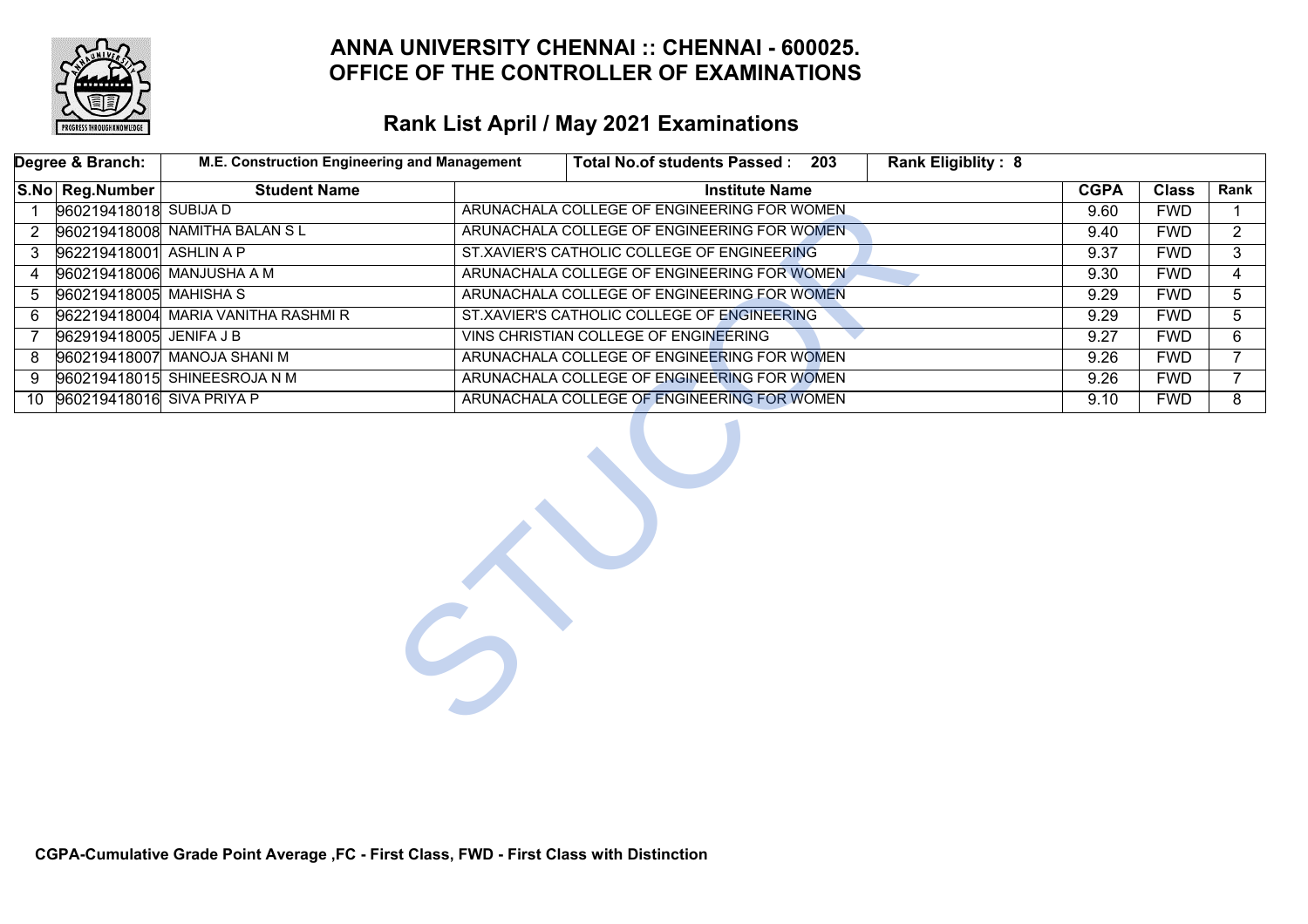

|                | Degree & Branch:          | <b>M.E. VLSI Design</b>           | Total No.of students Passed: 86             | <b>Rank Eligiblity: 3</b> |             |              |                |
|----------------|---------------------------|-----------------------------------|---------------------------------------------|---------------------------|-------------|--------------|----------------|
|                | S.No Reg.Number           | <b>Student Name</b>               | <b>Institute Name</b>                       |                           | <b>CGPA</b> | <b>Class</b> | Rank           |
| $\mathbf 1$    | 912819419008 SUSMITHA M I |                                   | SYED AMMAL ENGINEERING COLLEGE              |                           | 9.53        | <b>FWD</b>   | $\mathbf{1}$   |
| $\overline{2}$ |                           | 950519419001 AGNES SORNA NIRUBA J | DR.SIVANTHI ADITANAR COLLEGE OF ENGINEERING |                           | 9.49        | <b>FWD</b>   | $\overline{2}$ |
| 3              |                           | 950519419005 JEYA PRADHA K        | DR.SIVANTHI ADITANAR COLLEGE OF ENGINEERING |                           | 9.49        | <b>FWD</b>   | $\overline{2}$ |
| 4              | 821119419001 HINDUJA R    |                                   | KINGS COLLEGE OF ENGINEERING                |                           | 9.47        | <b>FWD</b>   | $\overline{3}$ |
|                |                           |                                   |                                             |                           |             |              |                |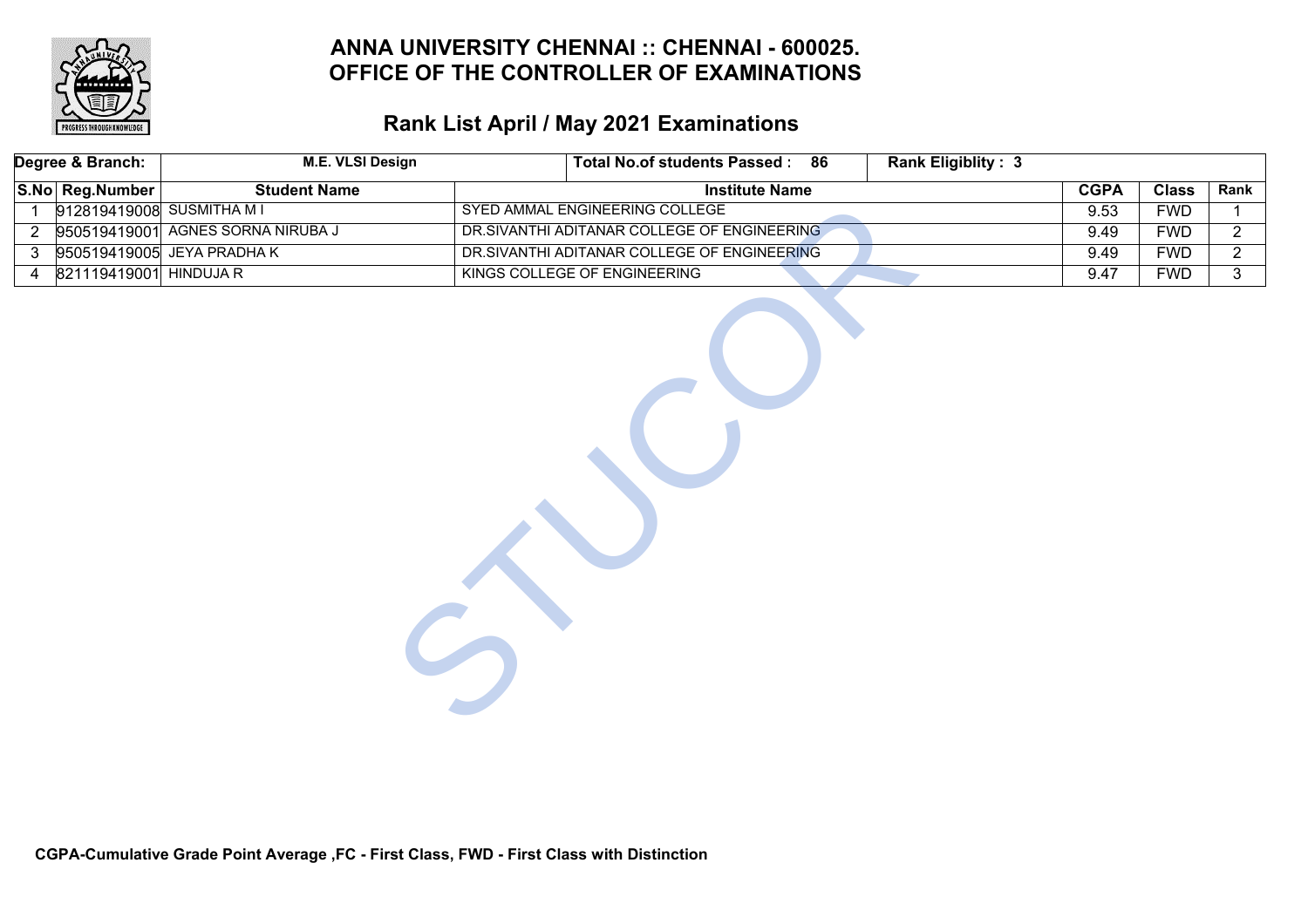

|                 | Degree & Branch:         | <b>M.E. Industrial Safety Engineering</b> | Total No.of students Passed: 121   | <b>Rank Eligiblity: 6</b> |             |              |                |
|-----------------|--------------------------|-------------------------------------------|------------------------------------|---------------------------|-------------|--------------|----------------|
|                 | S.No Reg.Number          | <b>Student Name</b>                       | <b>Institute Name</b>              |                           | <b>CGPA</b> | <b>Class</b> | Rank           |
| $\mathbf{1}$    | 611219423019 SRIMATHI K  |                                           | KNOWLEDGE INSTITUTE OF TECHNOLOGY  |                           | 9.41        | <b>FWD</b>   |                |
| $\overline{2}$  | 813019423002 HARIHARAN R |                                           | <b>OXFORD ENGINEERING COLLEGE</b>  |                           | 9.19        | <b>FWD</b>   | $\overline{2}$ |
| $\mathbf{3}$    |                          | 611219423006 MANIKANDAN B                 | KNOWLEDGE INSTITUTE OF TECHNOLOGY  |                           | 9.11        | <b>FWD</b>   | 3              |
| 4               |                          | 612619423024 VINOD KUMAR MUNIPALLI        | THE KAVERY COLLEGE OF ENGINEERING  |                           | 9.10        | <b>FWD</b>   | 4              |
| $5\overline{)}$ | 612619423016 PRABHU A    |                                           | THE KAVERY COLLEGE OF ENGINEERING  |                           | 9.07        | <b>FWD</b>   | 5              |
| 6               |                          | 923019423018 PRAVEENKUMAR R               | ARULMURUGAN COLLEGE OF ENGINEERING |                           | 9.05        | <b>FWD</b>   | 6              |
|                 |                          |                                           |                                    |                           |             |              |                |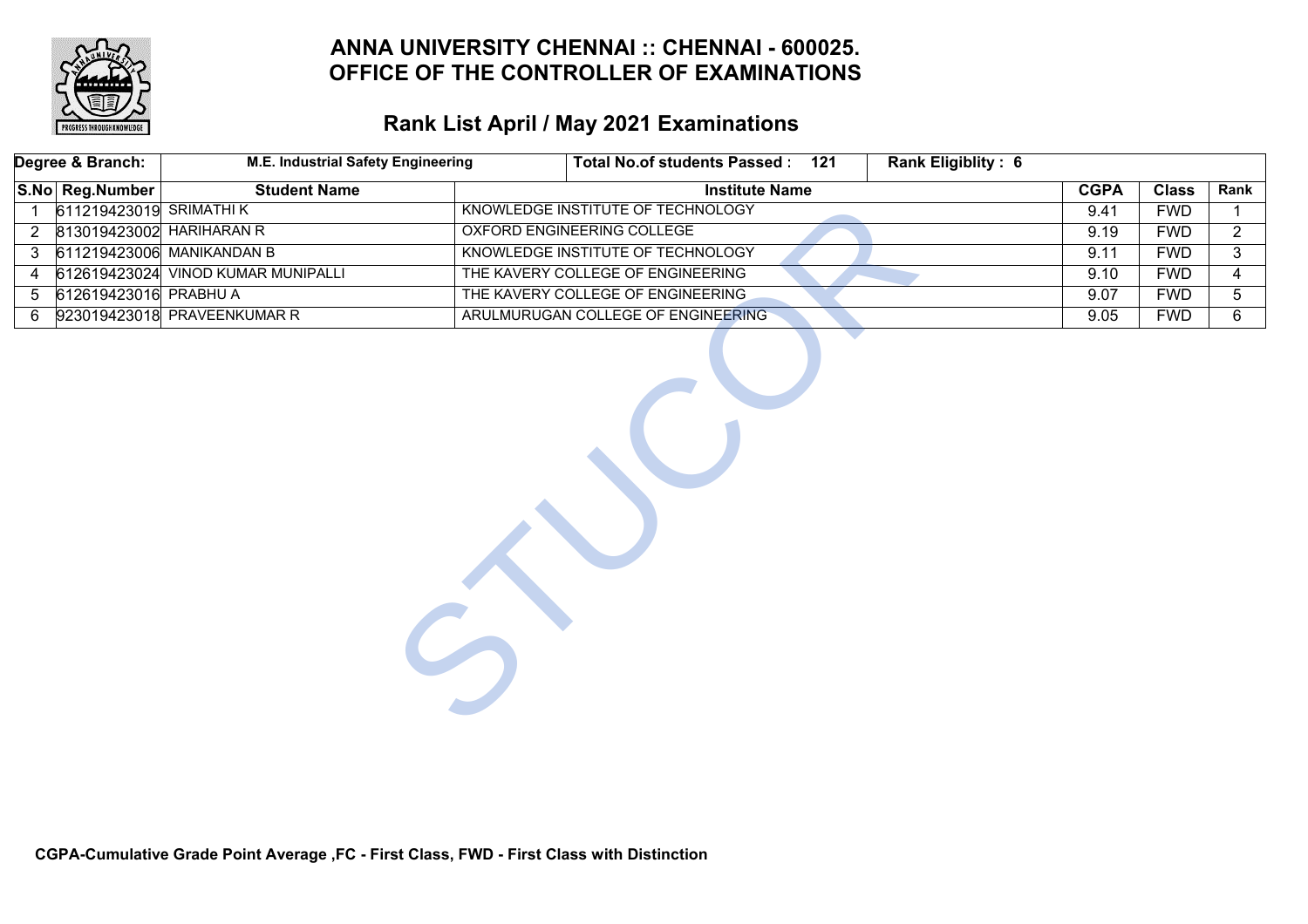

| Degree & Branch:                          | <b>M.E. Aeronautical Engineering</b> | <b>Rank Eligiblity: 2</b><br>Total No.of students Passed: 31 |             |              |             |
|-------------------------------------------|--------------------------------------|--------------------------------------------------------------|-------------|--------------|-------------|
| S.No Reg.Number                           | <b>Student Name</b>                  | <b>Institute Name</b>                                        | <b>CGPA</b> | <b>Class</b> | Rank        |
| 950019424001 ABISHA M S<br>$\overline{1}$ |                                      | ANNA UNIVERSITY REGIONAL CAMPUS, TIRUNELVELI                 | 8.33        | FC           | $\mathbf 1$ |
|                                           |                                      |                                                              |             |              |             |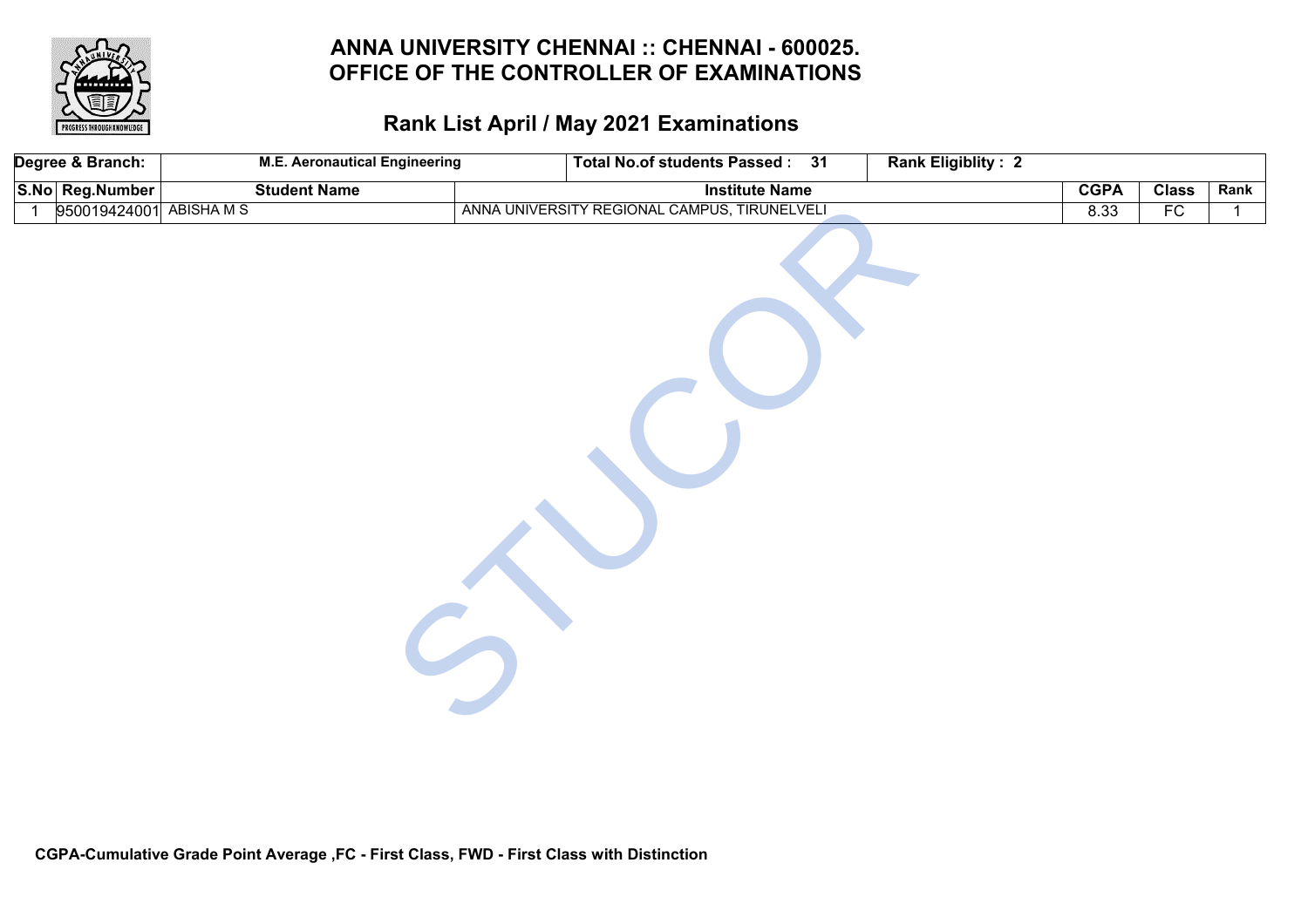

# **Rank List April / May 2021 Examinations**

|                | Degree & Branch:       | M.E. Embedded System Technologies | <b>Total No.of students Passed:</b><br>46    | <b>Rank Eligiblity: 2</b> |              |                |
|----------------|------------------------|-----------------------------------|----------------------------------------------|---------------------------|--------------|----------------|
|                | S.No Reg.Number        | <b>Student Name</b>               | <b>Institute Name</b>                        | <b>CGPA</b>               | <b>Class</b> | Rank           |
| $\mathbf{1}$   | 422719431002 SURUTHI J |                                   | V.R.S. COLLEGE OF ENGINEERING AND TECHNOLOGY | 9.45                      | <b>FWD</b>   | $\mathbf{1}$   |
| $\overline{2}$ | 610919431004 NITHYA B  |                                   | JAYALAKSHMI INSTITUTE OF TECHNOLOGY          | 9.44                      | <b>FWD</b>   | $\overline{2}$ |
|                |                        |                                   |                                              |                           |              |                |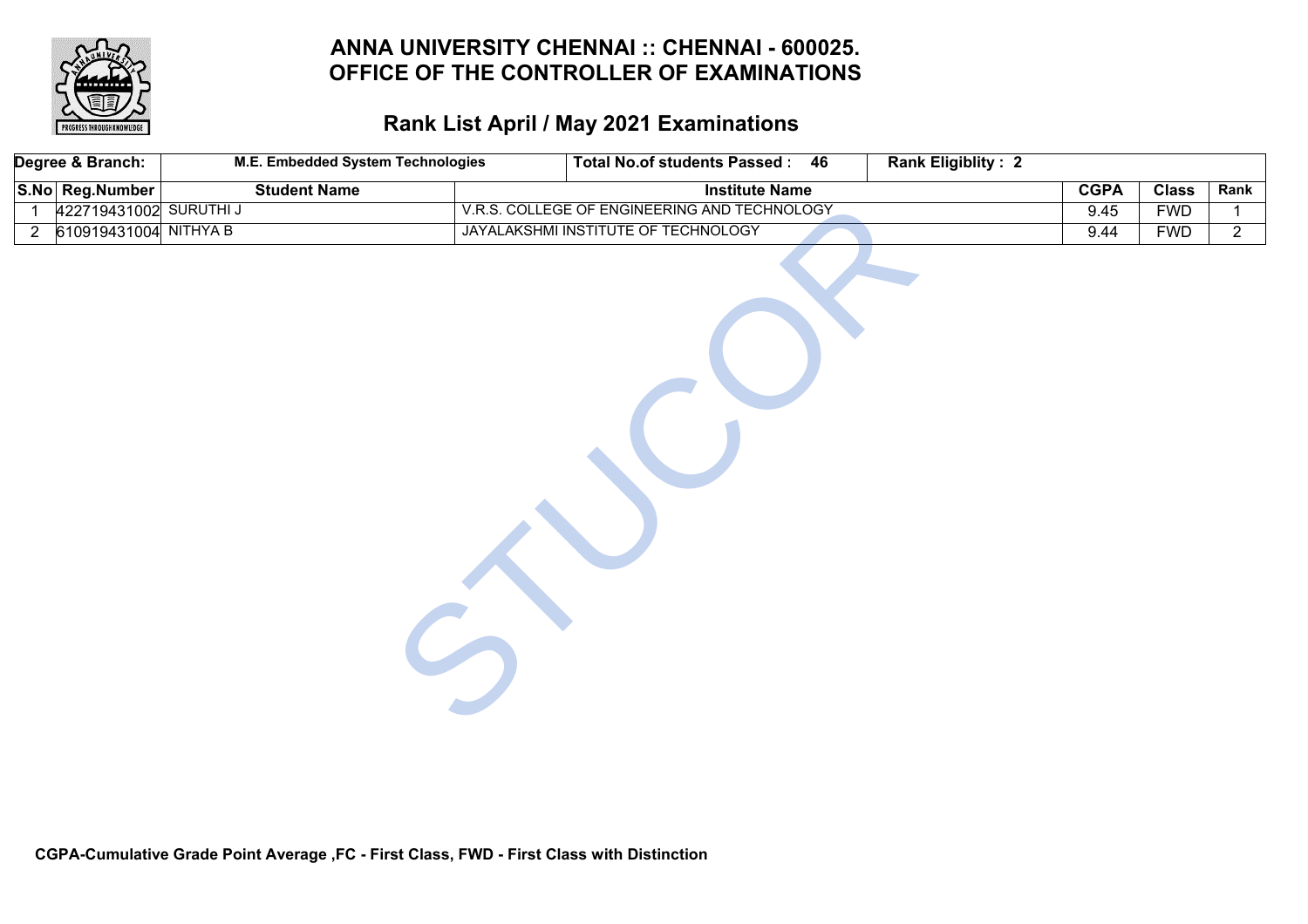

| Degree & Branch: | <b>M.E. Medical Electronics</b> | Total No.of students Passed: 14             | Rank Eligiblity: 1 |             |              |              |
|------------------|---------------------------------|---------------------------------------------|--------------------|-------------|--------------|--------------|
| S.No Reg.Number  | <b>Student Name</b>             | <b>Institute Name</b>                       |                    | <b>CGPA</b> | <b>Class</b> | Rank         |
| $\overline{1}$   | 962219455003 SIVA DHARSHINI S L | ST.XAVIER'S CATHOLIC COLLEGE OF ENGINEERING |                    | 9.30        | <b>FWD</b>   | $\mathbf{1}$ |
|                  |                                 |                                             |                    |             |              |              |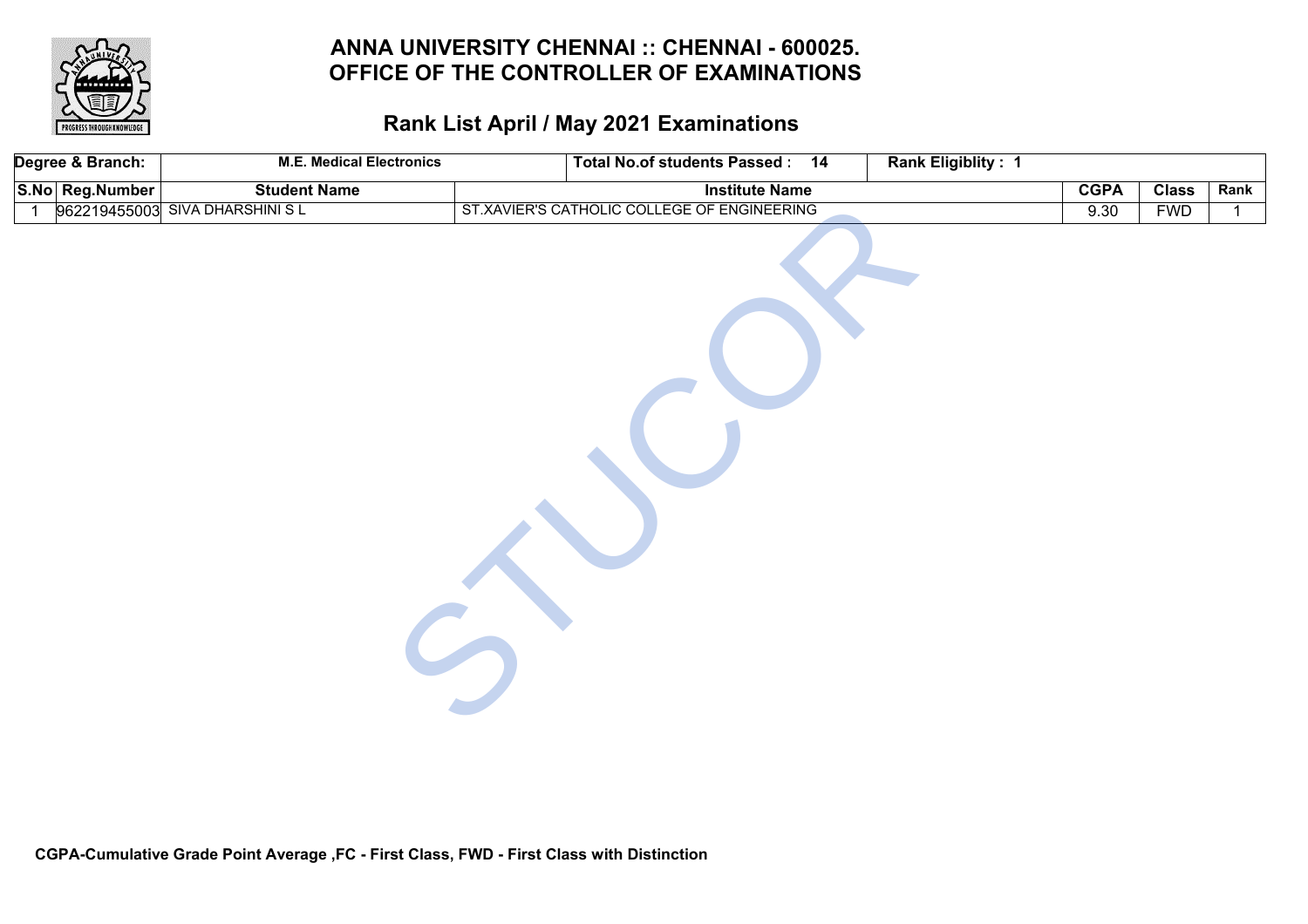

|                | Degree & Branch: | <b>M.E. Communication and Networking</b> | Total No.of students Passed: 13             | Rank Eligiblity: 1 |              |              |
|----------------|------------------|------------------------------------------|---------------------------------------------|--------------------|--------------|--------------|
|                | S.No Reg.Number  | <b>Student Name</b>                      | <b>Institute Name</b>                       | <b>CGPA</b>        | <b>Class</b> | Rank         |
| $\overline{1}$ | 962219483002     | <b>RASIKA S</b>                          | ST.XAVIER'S CATHOLIC COLLEGE OF ENGINEERING | 9.07               | <b>FWD</b>   | $\mathbf{1}$ |
|                |                  |                                          |                                             |                    |              |              |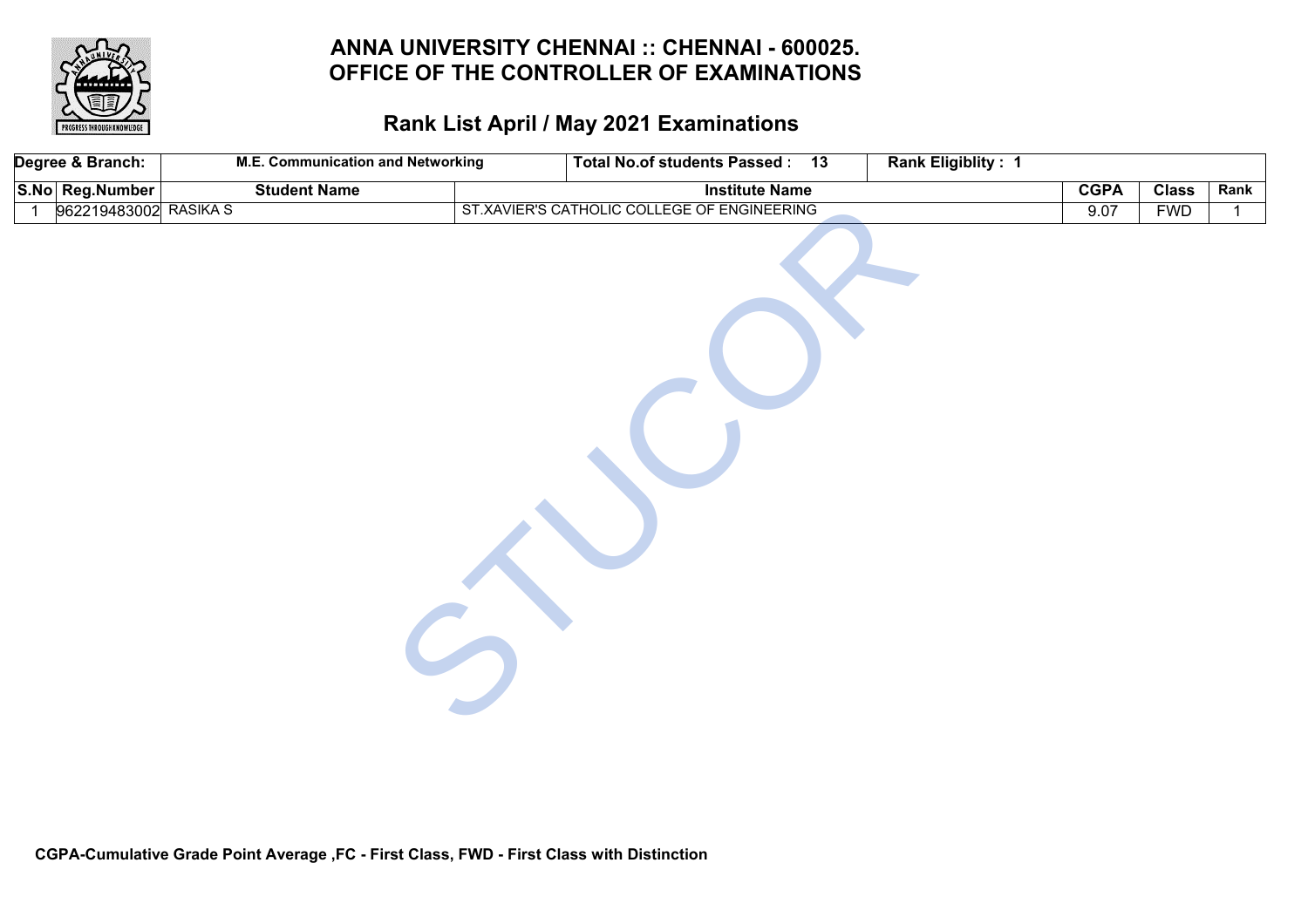

| Degree & Branch:                        | M.E. Infrastructure Engineering and Management | <b>Total No.of students Passed:</b><br>15                      | Rank Eligiblity: 1 |             |              |      |
|-----------------------------------------|------------------------------------------------|----------------------------------------------------------------|--------------------|-------------|--------------|------|
| S.No Reg.Number                         | <b>Student Name</b>                            | <b>Institute Name</b>                                          |                    | <b>CGPA</b> | <b>Class</b> | Rank |
| 313419495004 DIPIKA G<br>$\overline{1}$ |                                                | NATIONAL INSTITUTE OF TECHNICAL TEACHERS TRAINING AND RESEARCH |                    | 9.38        | <b>FWD</b>   | 1    |
|                                         |                                                |                                                                |                    |             |              |      |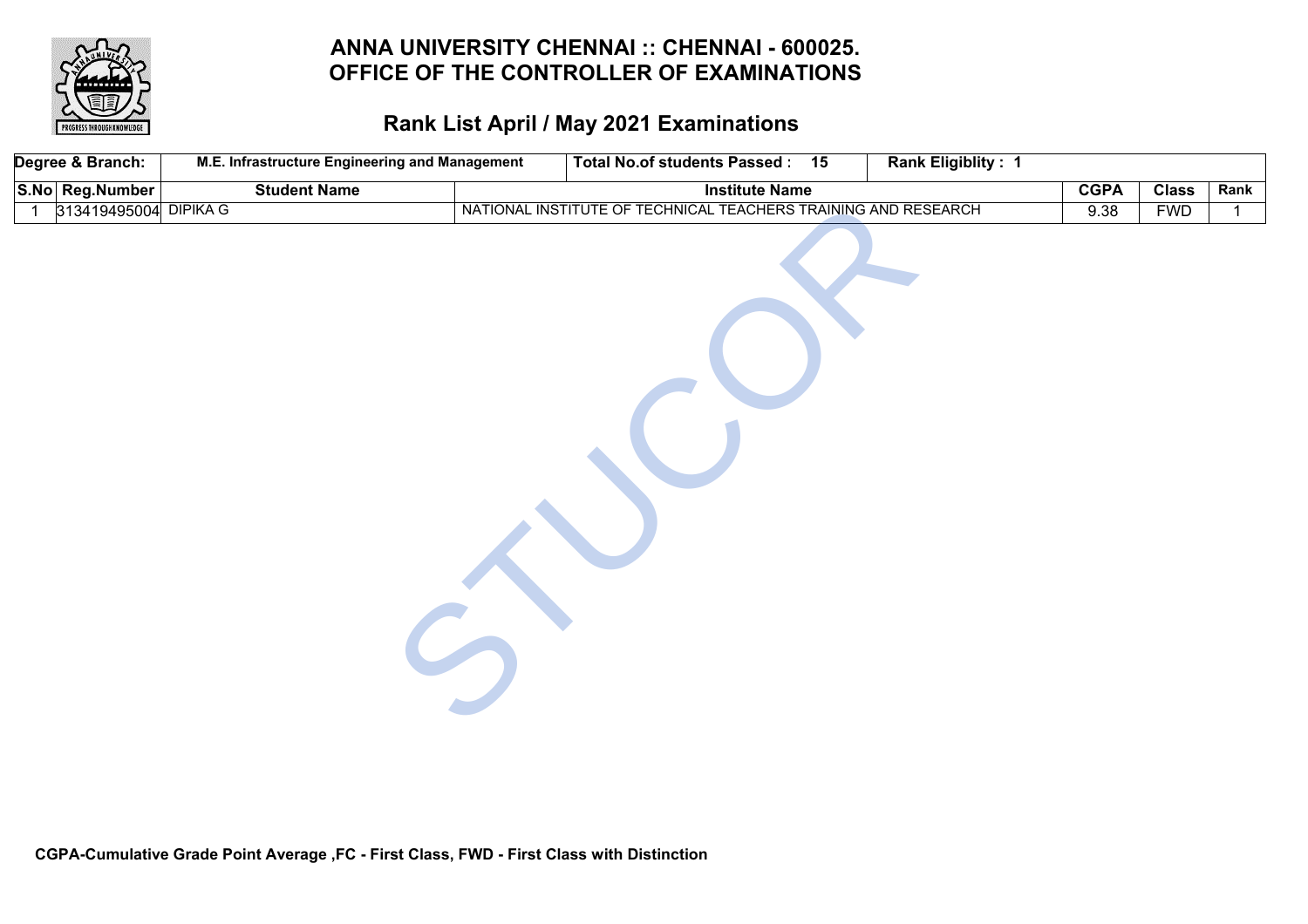

| Degree & Branch:                        | <b>M.Tech. Plastics Technology</b> | Total No.of students Passed : 16                         | Rank Eligiblity: 1 |             |              |      |
|-----------------------------------------|------------------------------------|----------------------------------------------------------|--------------------|-------------|--------------|------|
| S.No Reg.Number                         | <b>Student Name</b>                | <b>Institute Name</b>                                    |                    | <b>CGPA</b> | <b>Class</b> | Rank |
| 310319503006 DEEPAK M<br>$\overline{1}$ |                                    | CENTRAL INSTITUTE OF PLASTICS ENGINEERING AND TECHNOLOGY |                    | 9.31        | <b>FWD</b>   | 1    |
|                                         |                                    |                                                          |                    |             |              |      |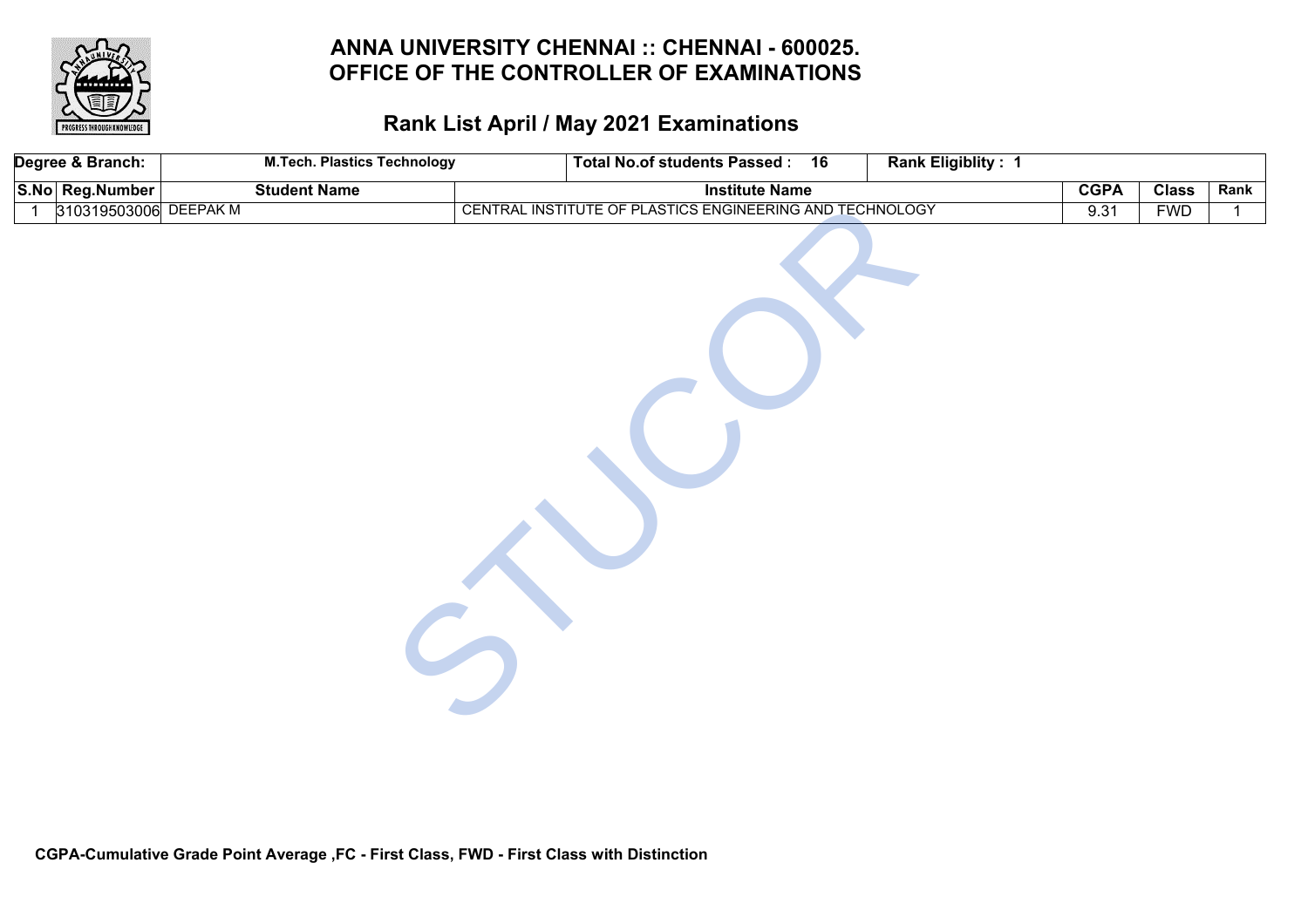

| Degree & Branch: | M.Tech. Textile Technology(With Specialization in Textile<br><b>Chemistry)</b> | Total No.of students Passed: 15 | <b>Rank Eligiblity: 1</b> |             |              |              |
|------------------|--------------------------------------------------------------------------------|---------------------------------|---------------------------|-------------|--------------|--------------|
| S.No Reg.Number  | <b>Student Name</b>                                                            | <b>Institute Name</b>           |                           | <b>CGPA</b> | <b>Class</b> | Rank         |
| - 1              | 732319504003 ANAND PUROHIT M                                                   | S.S.M. COLLEGE OF ENGINEERING   |                           | 9.08        | <b>FWD</b>   | $\mathbf{1}$ |
|                  |                                                                                |                                 |                           |             |              |              |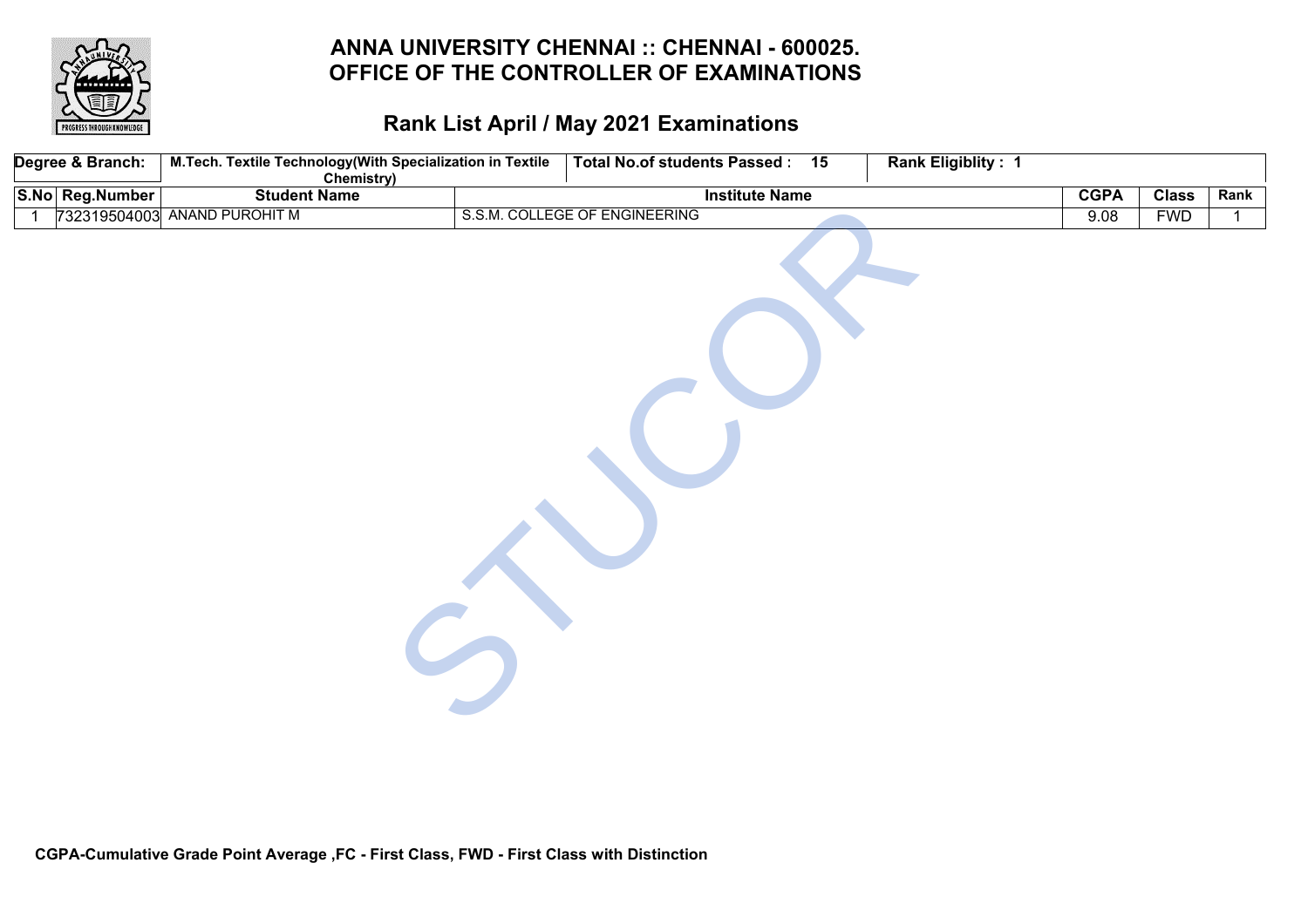

| Degree & Branch: | <b>M.Tech. Remote Sensing</b> | <b>Total No.of students Passed:</b><br>15    | <b>Rank Eligiblity: 1</b> |             |              |             |
|------------------|-------------------------------|----------------------------------------------|---------------------------|-------------|--------------|-------------|
| S.No Reg.Number  | <b>Student Name</b>           | <b>Institute Name</b>                        |                           | <b>CGPA</b> | <b>Class</b> | Rank        |
|                  | 950019506002 ANISHMA JIN J R  | ANNA UNIVERSITY REGIONAL CAMPUS, TIRUNELVELI |                           | 9.06        | <b>FWD</b>   | $\mathbf 1$ |
|                  |                               |                                              |                           |             |              |             |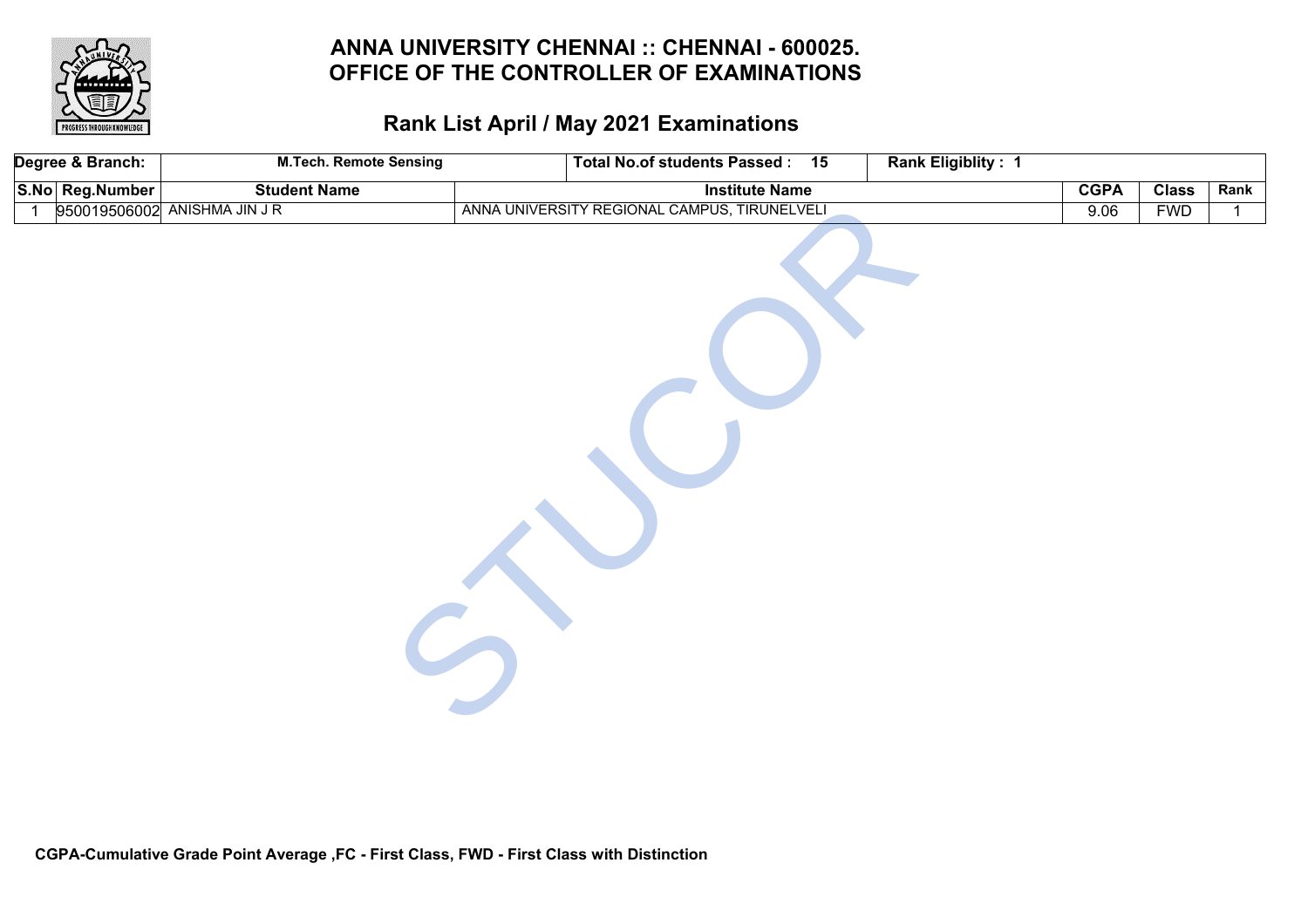

# **Rank List April / May 2021 Examinations**

|                | Degree & Branch:         | <b>M.Tech. Biotechnology</b>      | <b>Total No.of students Passed:</b> | 55 | <b>Rank Eligiblity: 3</b> |             |              |                |
|----------------|--------------------------|-----------------------------------|-------------------------------------|----|---------------------------|-------------|--------------|----------------|
|                | S.No Reg.Number          | <b>Student Name</b>               | <b>Institute Name</b>               |    |                           | <b>CGPA</b> | <b>Class</b> | Rank           |
| 1              |                          | 312319509008 PUNNAIVALAVAN KA     | ST.JOSEPH'S COLLEGE OF ENGINEERING  |    |                           | 9.91        | <b>FWD</b>   | $\mathbf{1}$   |
| $\overline{2}$ | 312319509009 REVATHY K B |                                   | ST.JOSEPH'S COLLEGE OF ENGINEERING  |    |                           | 9.77        | <b>FWD</b>   | $\overline{2}$ |
| $\mathbf{3}$   |                          | 312319509007 PRIYANGA PARANTHAMAN | ST.JOSEPH'S COLLEGE OF ENGINEERING  |    |                           | 9.71        | <b>FWD</b>   | 3 <sup>1</sup> |
|                |                          |                                   |                                     |    |                           |             |              |                |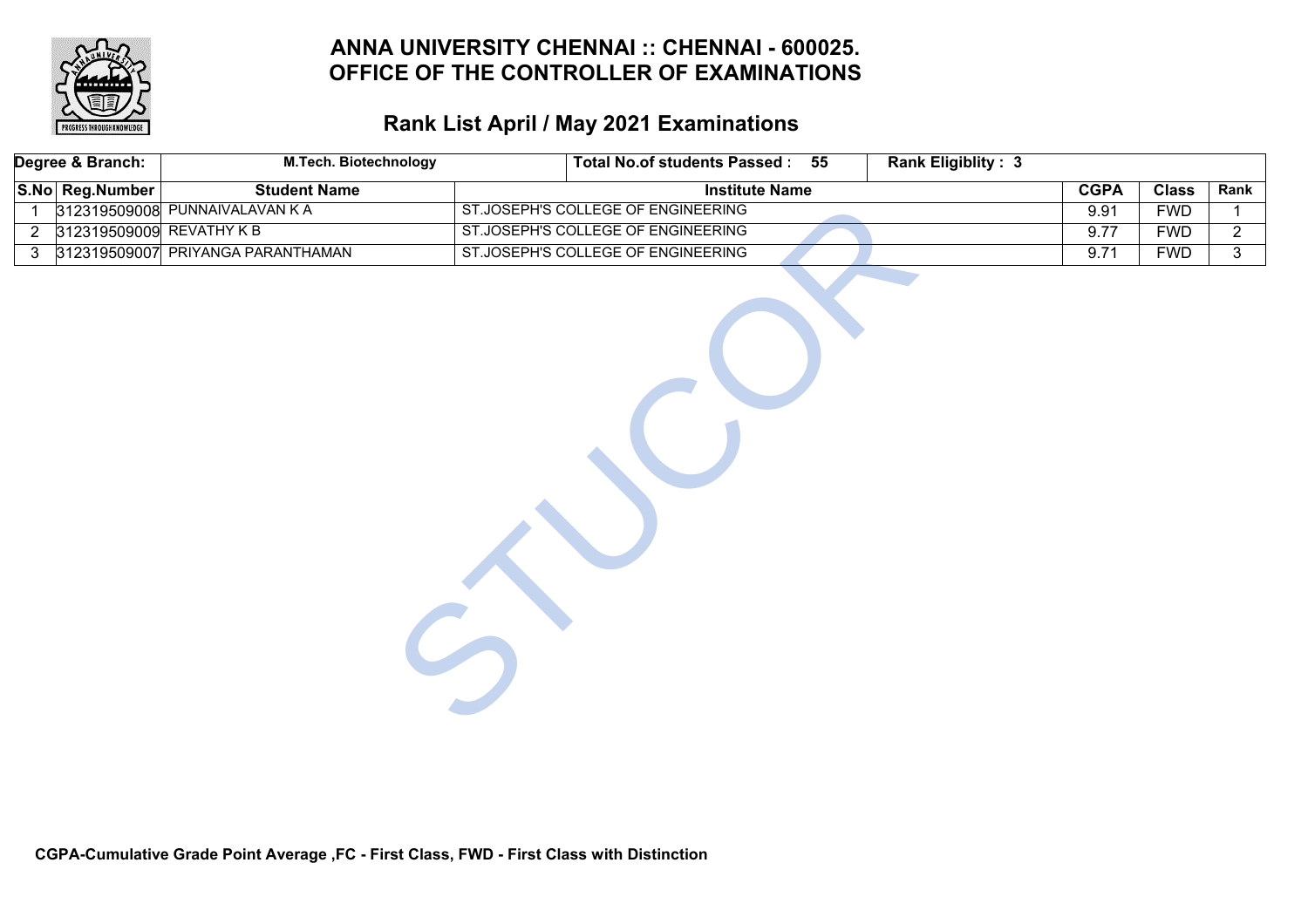

| Degree & Branch:                         | <b>M.Arch. Real Estate Development</b> | Total No.of students Passed: 16 | Rank Eligiblity: 1 |             |              |              |
|------------------------------------------|----------------------------------------|---------------------------------|--------------------|-------------|--------------|--------------|
| S.No Reg.Number                          | <b>Student Name</b>                    | <b>Institute Name</b>           |                    | <b>CGPA</b> | <b>Class</b> | Rank         |
| 311319564008 JENIFER R<br>$\overline{1}$ |                                        | MEASI ACADEMY OF ARCHITECTURE   |                    | 9.16        | <b>FWD</b>   | $\mathbf{1}$ |
|                                          |                                        |                                 |                    |             |              |              |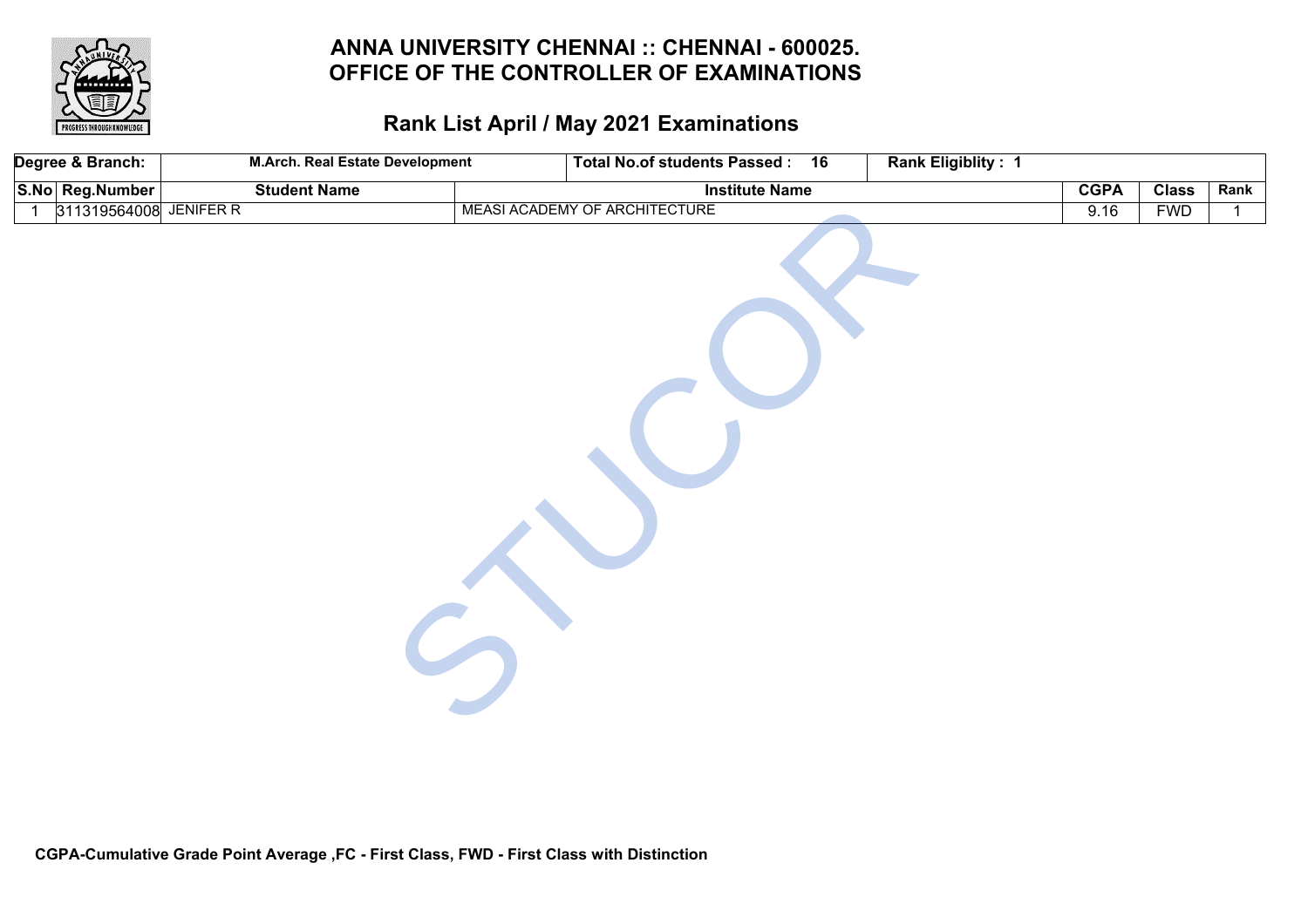

|                | Degree & Branch:        | <b>M.Arch. Environmental Architecture</b> | Total No.of students Passed: 11     | Rank Eligiblity: 1 |             |              |      |
|----------------|-------------------------|-------------------------------------------|-------------------------------------|--------------------|-------------|--------------|------|
|                | S.No Reg.Number         | <b>Student Name</b>                       | <b>Institute Name</b>               |                    | <b>CGPA</b> | <b>Class</b> | Rank |
| $\overline{1}$ | 712119565012 RAGUNATH P |                                           | MCGAN'S OOTY SCHOOL OF ARCHITECTURE |                    | 9.15        | <b>FWD</b>   | 1    |
|                |                         |                                           |                                     |                    |             |              |      |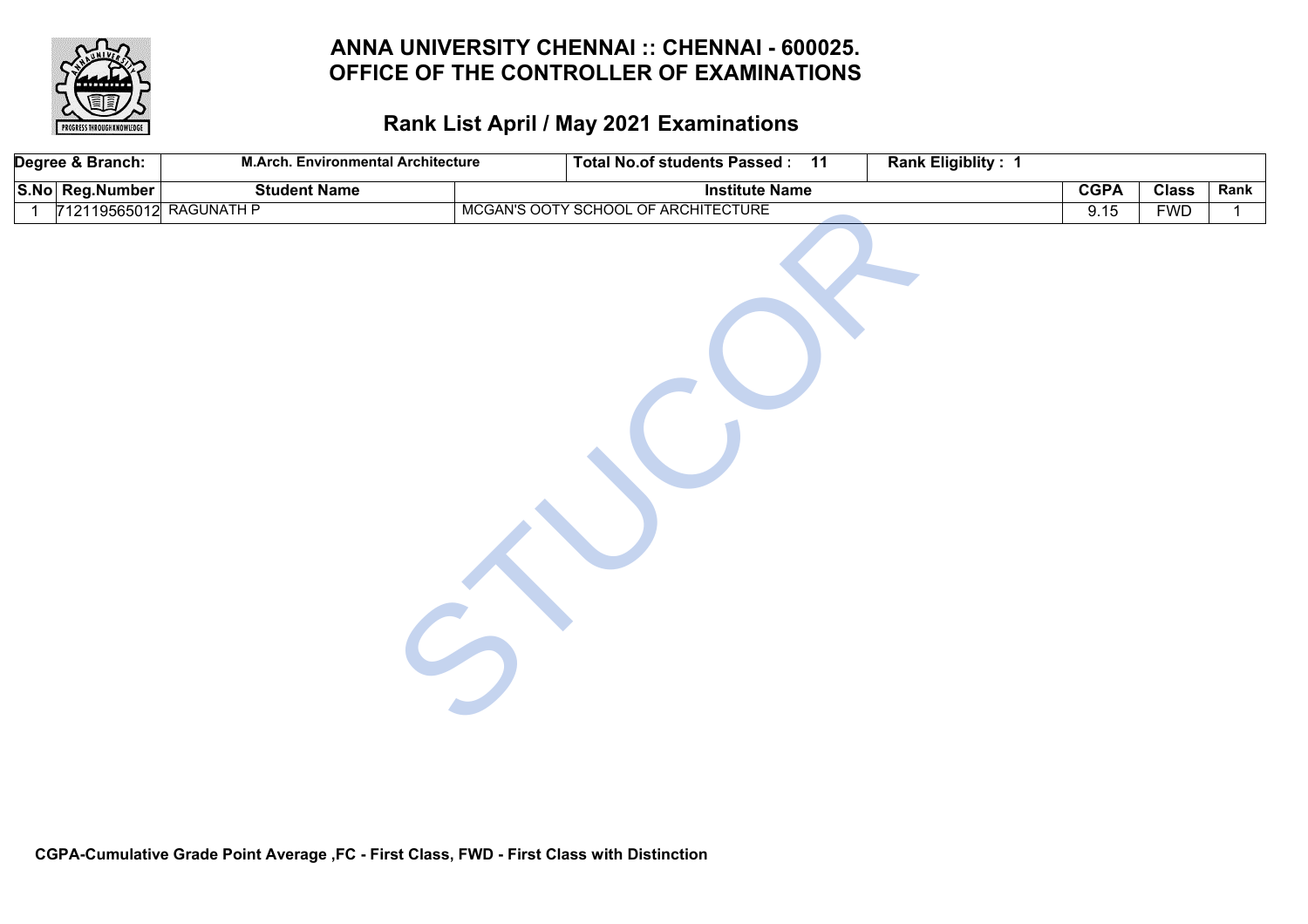

|                | Degree & Branch:         | M.Arch.                           |                                  | Total No.of students Passed: 79            | <b>Rank Eligiblity: 4</b> |             |              |                |
|----------------|--------------------------|-----------------------------------|----------------------------------|--------------------------------------------|---------------------------|-------------|--------------|----------------|
|                | S.No Reg.Number          | <b>Student Name</b>               |                                  | <b>Institute Name</b>                      |                           | <b>CGPA</b> | <b>Class</b> | Rank           |
| 1              | 311419566020 YASMMIN A S |                                   | MEENAKSHI COLLEGE OF ENGINEERING |                                            |                           | 9.37        | <b>FWD</b>   | $\mathbf{1}$   |
| $\overline{2}$ |                          | 730619566006 JINU SUSAN ZACHARIAH |                                  | EXCEL COLLEGE OF ARCHITECTURE AND PLANNING |                           | 9.09        | <b>FWD</b>   | $\overline{2}$ |
| 3              | 963419566003 ATSHAYA R B |                                   | SIGMA COLLEGE OF ARCHITECTURE    |                                            |                           | 8.99        | <b>FWD</b>   | 3              |
| 4              |                          | 730619566012 PRIYADHARSHINIS      |                                  | EXCEL COLLEGE OF ARCHITECTURE AND PLANNING |                           | 8.96        | <b>FWD</b>   | $\overline{4}$ |
|                |                          |                                   |                                  |                                            |                           |             |              |                |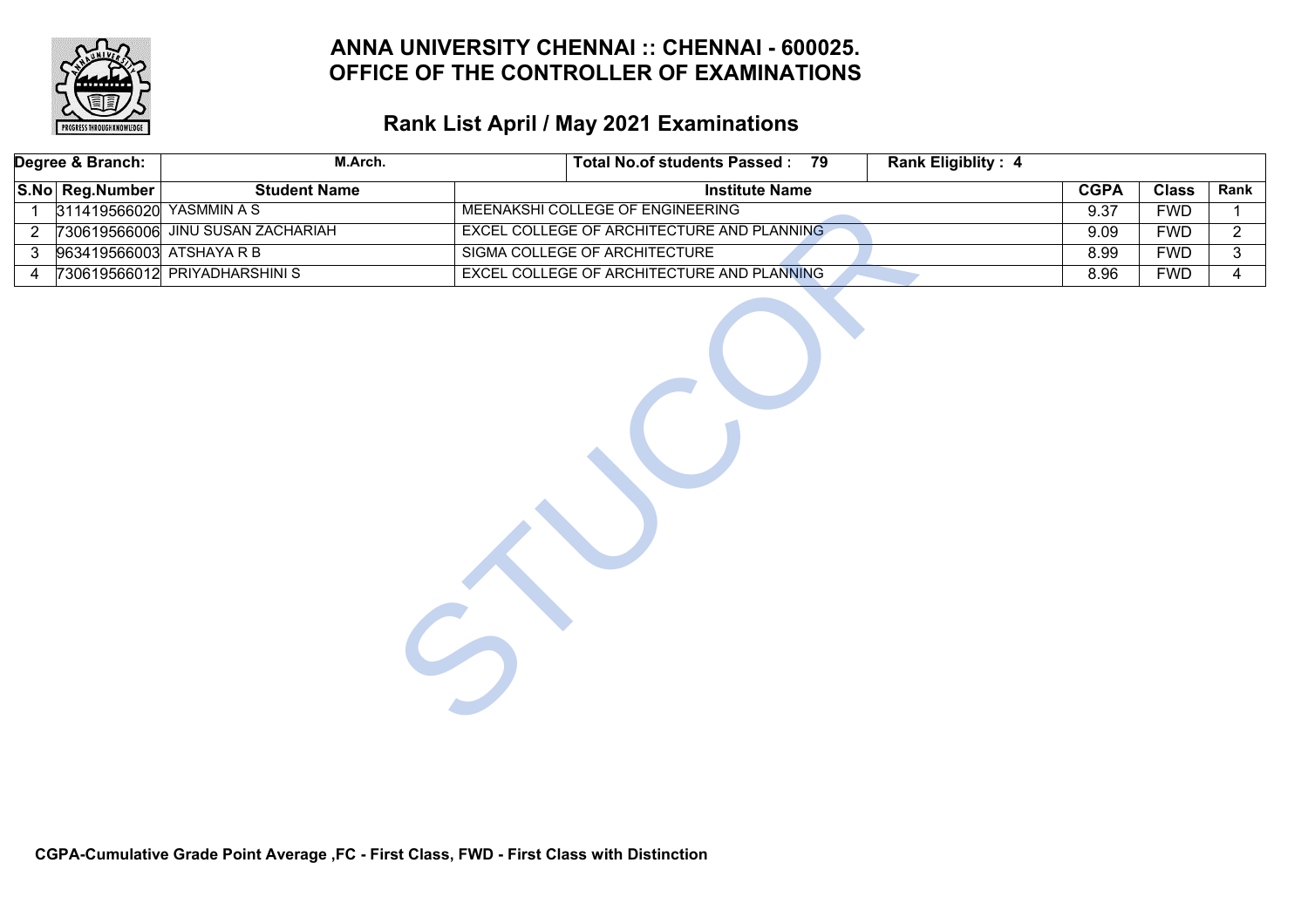

|           | Degree & Branch:            | M.B.A.                           | Total No.of students Passed: 5033<br><b>Rank Eligiblity: 24</b> |             |              |                 |
|-----------|-----------------------------|----------------------------------|-----------------------------------------------------------------|-------------|--------------|-----------------|
|           | S.No Reg.Number             | <b>Student Name</b>              | <b>Institute Name</b>                                           | <b>CGPA</b> | <b>Class</b> | Rank            |
|           | 211419631014 ANISHA J       |                                  | PANIMALAR ENGINEERING COLLEGE                                   | 9.36        | <b>FWD</b>   |                 |
| 2         |                             | 211419631003 AISHWARYALAKSHMIS   | PANIMALAR ENGINEERING COLLEGE                                   | 9.35        | <b>FWD</b>   | $\overline{2}$  |
|           |                             | 312319631049 MANIKANDAN C        | ST.JOSEPH'S COLLEGE OF ENGINEERING                              | 9.28        | <b>FWD</b>   | 3               |
| 4         | 211419631001 ABINAYA S      |                                  | PANIMALAR ENGINEERING COLLEGE                                   | 9.27        | <b>FWD</b>   | $\overline{4}$  |
| 5         | 510619631024 LAWANYA K      |                                  | C.ABDUL HAKEEM COLLEGE OF ENGINEERING AND TECHNOLOGY            | 9.21        | <b>FWD</b>   | $\overline{5}$  |
| 6         | 110319631020 KEERTHANA S    |                                  | GRT INSTITUTE OF ENGINEERING AND TECHNOLOGY                     | 9.20        | <b>FWD</b>   | 6               |
|           | 211419631148 SWATHI BL      |                                  | PANIMALAR ENGINEERING COLLEGE                                   | 9.20        | <b>FWD</b>   | $\overline{6}$  |
| 8         |                             | 421619631003 ANBU KARTHIKEYAN A  | MAILAM ENGINEERING COLLEGE                                      | 9.20        | <b>FWD</b>   | 6               |
| 9         | 511919631029 SUBHASINI G    |                                  | PRIYADARSHINI ENGINEERING COLLEGE                               | 9.20        | <b>FWD</b>   | 6               |
| 10        | 950519631010 DIVAINA K      |                                  | DR.SIVANTHI ADITANAR COLLEGE OF ENGINEERING                     | 9.17        | <b>FWD</b>   | $\overline{7}$  |
| 11        |                             | 950519631021 JAINAB HUMAIRAH H M | DR.SIVANTHI ADITANAR COLLEGE OF ENGINEERING                     | 9.17        | <b>FWD</b>   | $\overline{7}$  |
|           |                             | 12 211419631078 MAHALAKSHMIG     | PANIMALAR ENGINEERING COLLEGE                                   | 9.16        | <b>FWD</b>   | 8               |
|           |                             | 13 312319631030 GAJALAKSHMI M    | ST.JOSEPH'S COLLEGE OF ENGINEERING                              | 9.16        | <b>FWD</b>   | 8               |
|           | 14 211119631026 SAHANA S    |                                  | <b>MADHA ENGINEERING COLLEGE</b>                                | 9.15        | <b>FWD</b>   | 9               |
|           |                             | 15 112719631061 YOGALAKSHMIN     | ST.PETER'S COLLEGE OF ENGINEERING AND TECHNOLOGY                | 9.13        | <b>FWD</b>   | $\overline{10}$ |
|           | 16 511319631006 ASWINI J    |                                  | KINGSTON ENGINEERING COLLEGE                                    | 9.13        | <b>FWD</b>   | $\overline{10}$ |
|           | 17 312319631062 POOJA B     |                                  | ST.JOSEPH'S COLLEGE OF ENGINEERING                              | 9.12        | <b>FWD</b>   | $\overline{11}$ |
|           | 18 211419631018 ARULARASI P |                                  | <b>PANIMALAR ENGINEERING COLLEGE</b>                            | 9.10        | <b>FWD</b>   | $\overline{12}$ |
|           | 19 211419631135 SHRUTHI L   |                                  | <b>PANIMALAR ENGINEERING COLLEGE</b>                            | 9.10        | <b>FWD</b>   | $\overline{12}$ |
| <b>20</b> |                             | 310819631029 LITTLE PRINCY B     | JEPPIAAR ENGINEERING COLLEGE                                    | 9.10        | <b>FWD</b>   | $\overline{12}$ |
| 21        | 510619631065 SWETHA V       |                                  | C.ABDUL HAKEEM COLLEGE OF ENGINEERING AND TECHNOLOGY            | 9.10        | <b>FWD</b>   | $\overline{12}$ |
|           | 22 211419631059 KARTHIKA R  |                                  | PANIMALAR ENGINEERING COLLEGE                                   | 9.08        | <b>FWD</b>   | $\overline{13}$ |
|           |                             | 23 211419631067 KEERTHIKA SRINS  | PANIMALAR ENGINEERING COLLEGE                                   | 9.08        | <b>FWD</b>   | $\overline{13}$ |
| 24        | 310119631005 GAYATHRIS      |                                  | ANAND INSTITUTE OF HIGHER TECHNOLOGY                            | 9.08        | <b>FWD</b>   | $\overline{13}$ |
|           | 25 510819631012 ISWARIYA P  |                                  | <b>GANADIPATHY TULSI'S JAIN ENGINEERING COLLEGE</b>             | 9.08        | <b>FWD</b>   | $\overline{13}$ |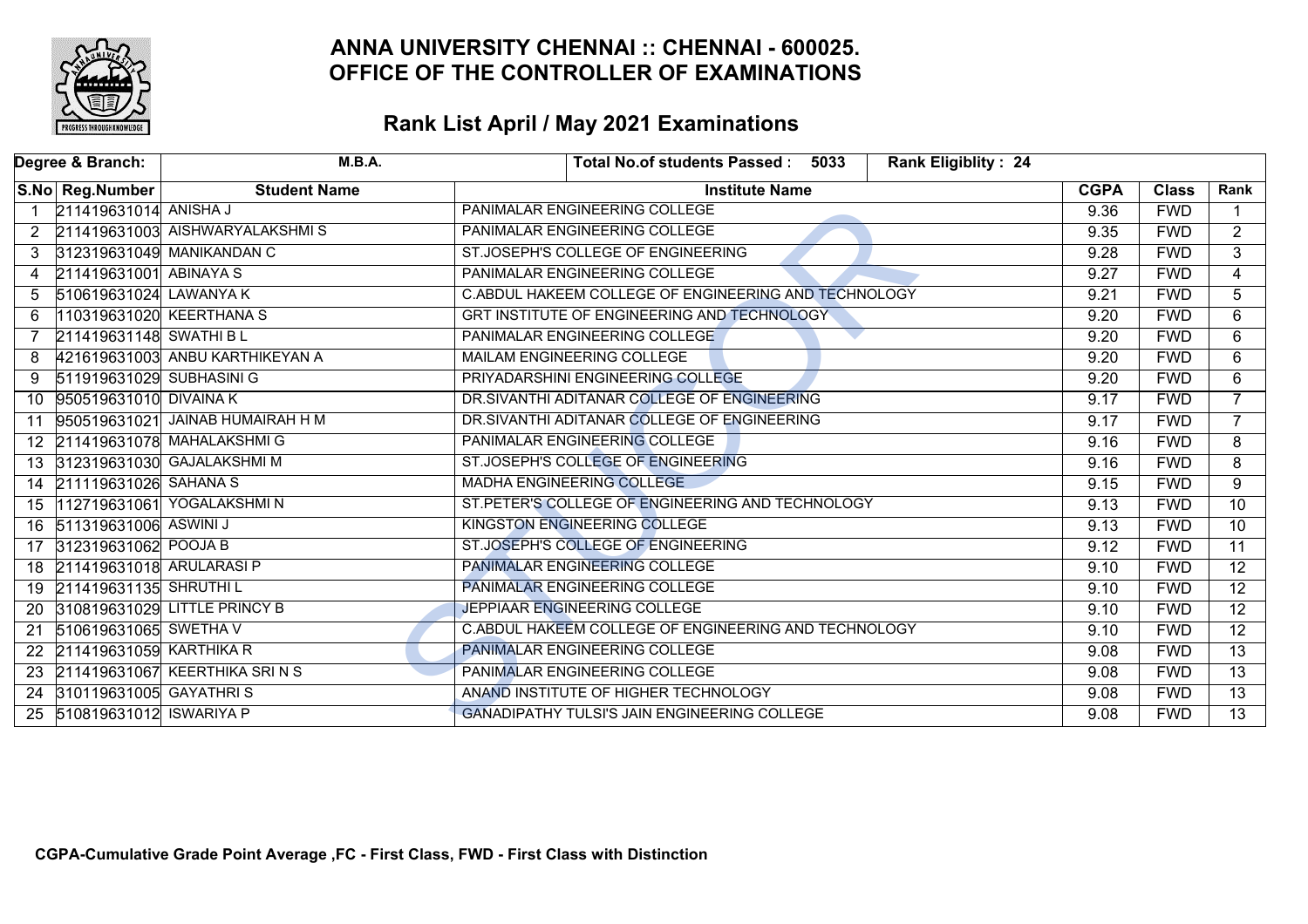

|    | Degree & Branch:             | M.B.A.                                 | <b>Rank Eligiblity: 24</b><br>Total No.of students Passed: 5033 |             |              |                 |
|----|------------------------------|----------------------------------------|-----------------------------------------------------------------|-------------|--------------|-----------------|
|    | S.No Reg.Number              | <b>Student Name</b>                    | <b>Institute Name</b>                                           | <b>CGPA</b> | <b>Class</b> | Rank            |
|    | 26 511319631025 MONISHA A    |                                        | KINGSTON ENGINEERING COLLEGE                                    | 9.07        | <b>FWD</b>   | 14              |
| 27 | 723319631013 KEERTHANA S     |                                        | AKSHAYA INSTITUTE OF MANAGEMENT STUDIES                         | 9.06        | <b>FWD</b>   | $\overline{15}$ |
|    | 28 812219631016 PADMA M      |                                        | M.A.M.B. SCHOOL                                                 | 9.06        | <b>FWD</b>   | $\overline{15}$ |
|    |                              | 29 812619631041 SHARMILA DEVIS         | <b>MAM COLLEGE OF ENGINEERING</b>                               | 9.05        | <b>FWD</b>   | $\overline{16}$ |
|    |                              | 30 211419631119 SAI DEEPAK CH          | PANIMALAR ENGINEERING COLLEGE                                   | 9.03        | <b>FWD</b>   | 17              |
| 31 | 962619631023 BHENIHA G G     |                                        | <b>UDAYA SCHOOL OF ENGINEERING</b>                              | 9.03        | <b>FWD</b>   | $\overline{17}$ |
|    | 32 211419631150 VAISHNAVI K  |                                        | PANIMALAR ENGINEERING COLLEGE                                   | 9.02        | <b>FWD</b>   | $\overline{18}$ |
|    |                              | 33 511319631051 VEDA VARSHA REDDY B    | KINGSTON ENGINEERING COLLEGE                                    | 9.02        | <b>FWD</b>   | $\overline{18}$ |
|    |                              | 34 310819631012 DHIVYA DEVI S          | JEPPIAAR ENGINEERING COLLEGE                                    | 9.01        | <b>FWD</b>   | $\overline{19}$ |
|    | 35 312319631108 UMA R        |                                        | ST.JOSEPH'S COLLEGE OF ENGINEERING                              | 9.01        | <b>FWD</b>   | $\overline{19}$ |
|    | 36 511319631042 SOWMIYA A    |                                        | KINGSTON ENGINEERING COLLEGE                                    | 9.01        | <b>FWD</b>   | $\overline{19}$ |
|    | 37 511319631043 SOWMIYA R    |                                        | KINGSTON ENGINEERING COLLEGE                                    | 9.01        | <b>FWD</b>   | $\overline{19}$ |
| 38 | 721419631001 AFRAH A         |                                        | NEHRU INSTITUTE OF ENGINEERING AND TECHNOLOGY                   | 9.01        | <b>FWD</b>   | $\overline{19}$ |
|    | 39 211419631088 MOHAN K      |                                        | PANIMALAR ENGINEERING COLLEGE                                   | 9.00        | <b>FWD</b>   | $\overline{20}$ |
|    |                              | 40 510819631016 LAKSHMI PRIYA K        | <b>GANADIPATHY TULSI'S JAIN ENGINEERING COLLEGE</b>             | 9.00        | <b>FWD</b>   | $\overline{20}$ |
| 41 | 611819631010 MONIKA S        |                                        | P.S.V.COLLEGE OF ENGINEERING AND TECHNOLOGY                     | 9.00        | <b>FWD</b>   | $\overline{20}$ |
| 42 | 723319631031 VALLIAMMAI M    |                                        | AKSHAYA INSTITUTE OF MANAGEMENT STUDIES                         | 9.00        | <b>FWD</b>   | $\overline{20}$ |
|    | 43 812419631009 BRIJITH A    |                                        | <b>M.I.E.T. ENGINEERING COLLEGE</b>                             | 9.00        | <b>FWD</b>   | $\overline{20}$ |
|    | 44 811319631001 AMAL NISHA M |                                        | <b>J.J.COLLEGE OF ENGINEERING AND TECHNOLOGY</b>                | 8.99        | <b>FWD</b>   | $\overline{21}$ |
|    | 45 211419631070 LAKSHMI J    |                                        | PANIMALAR ENGINEERING COLLEGE                                   | 8.98        | <b>FWD</b>   | $\overline{22}$ |
|    | 46 312319631059 NIVEDHA B    |                                        | ST.JOSEPH'S COLLEGE OF ENGINEERING                              | 8.98        | <b>FWD</b>   | $\overline{22}$ |
|    | 47 312319631096 SRINITHIV    |                                        | ST.JOSEPH'S COLLEGE OF ENGINEERING                              | 8.98        | <b>FWD</b>   | $\overline{22}$ |
|    | 48 211419631072 LAVANYA R    |                                        | PANIMALAR ENGINEERING COLLEGE                                   | 8.97        | <b>FWD</b>   | $\overline{23}$ |
| 49 |                              | 820119631003 AYSHA HASMATH FARHANA A J | A.R.J. COLLEGE OF ENGINEERING AND TECHNOLOGY                    | 8.97        | <b>FWD</b>   | $\overline{23}$ |
|    |                              | 50 312319631016 NAMRATHA ATLURI        | ST.JOSEPH'S COLLEGE OF ENGINEERING                              | 8.95        | <b>FWD</b>   | $\overline{24}$ |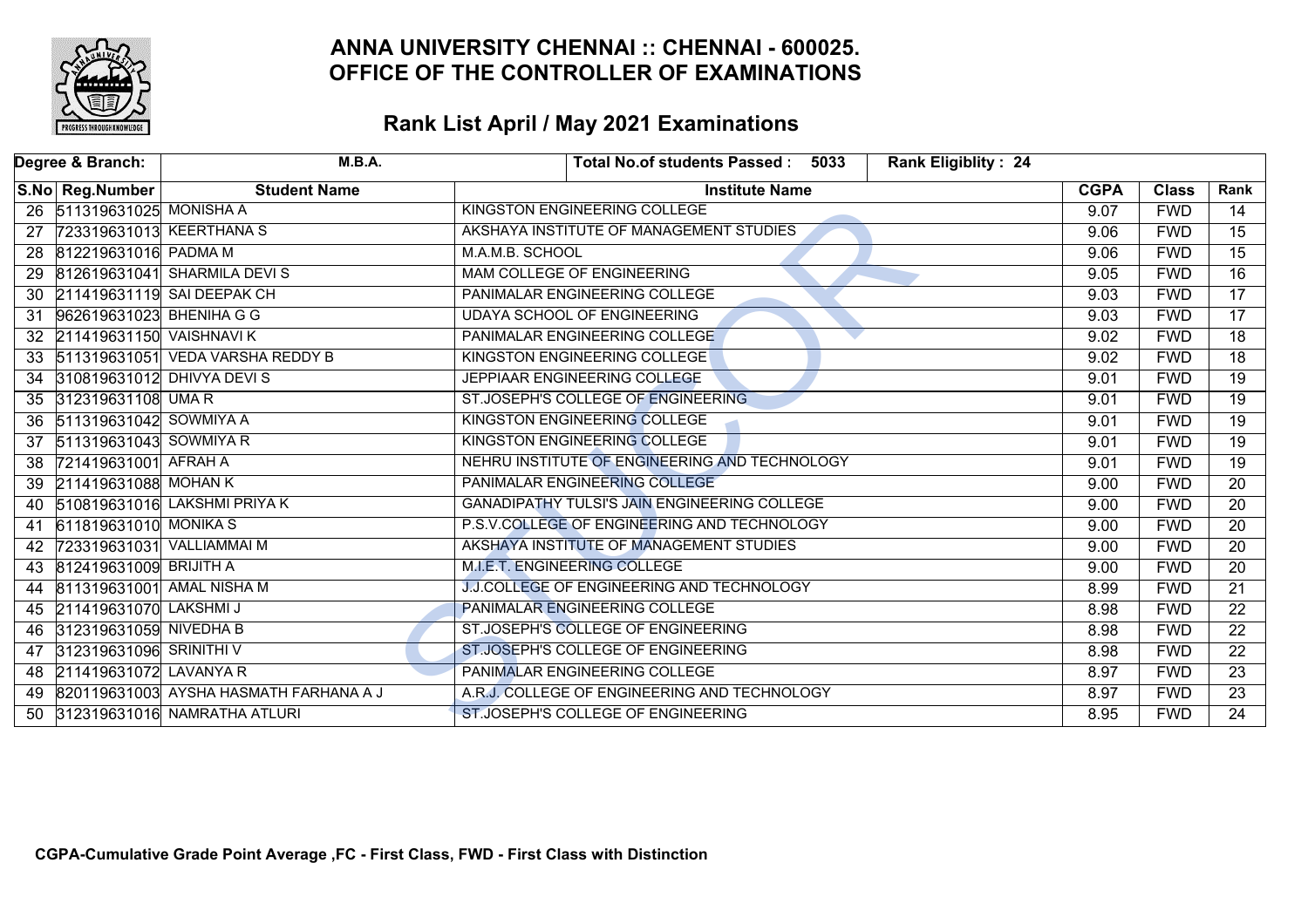

| Degree & Branch:           | M.B.A.              | <b>Total No.of students Passed:</b><br>5033 | Rank Eligiblity: 24 |              |      |
|----------------------------|---------------------|---------------------------------------------|---------------------|--------------|------|
| S.No Reg.Number            | <b>Student Name</b> | <b>Institute Name</b>                       | <b>CGPA</b>         | <b>Class</b> | Rank |
| 51 812219631025 VAIRAMANIK |                     | M.A.M.B. SCHOOL                             | 8.95                | <b>FWD</b>   | 24   |
|                            |                     |                                             |                     |              |      |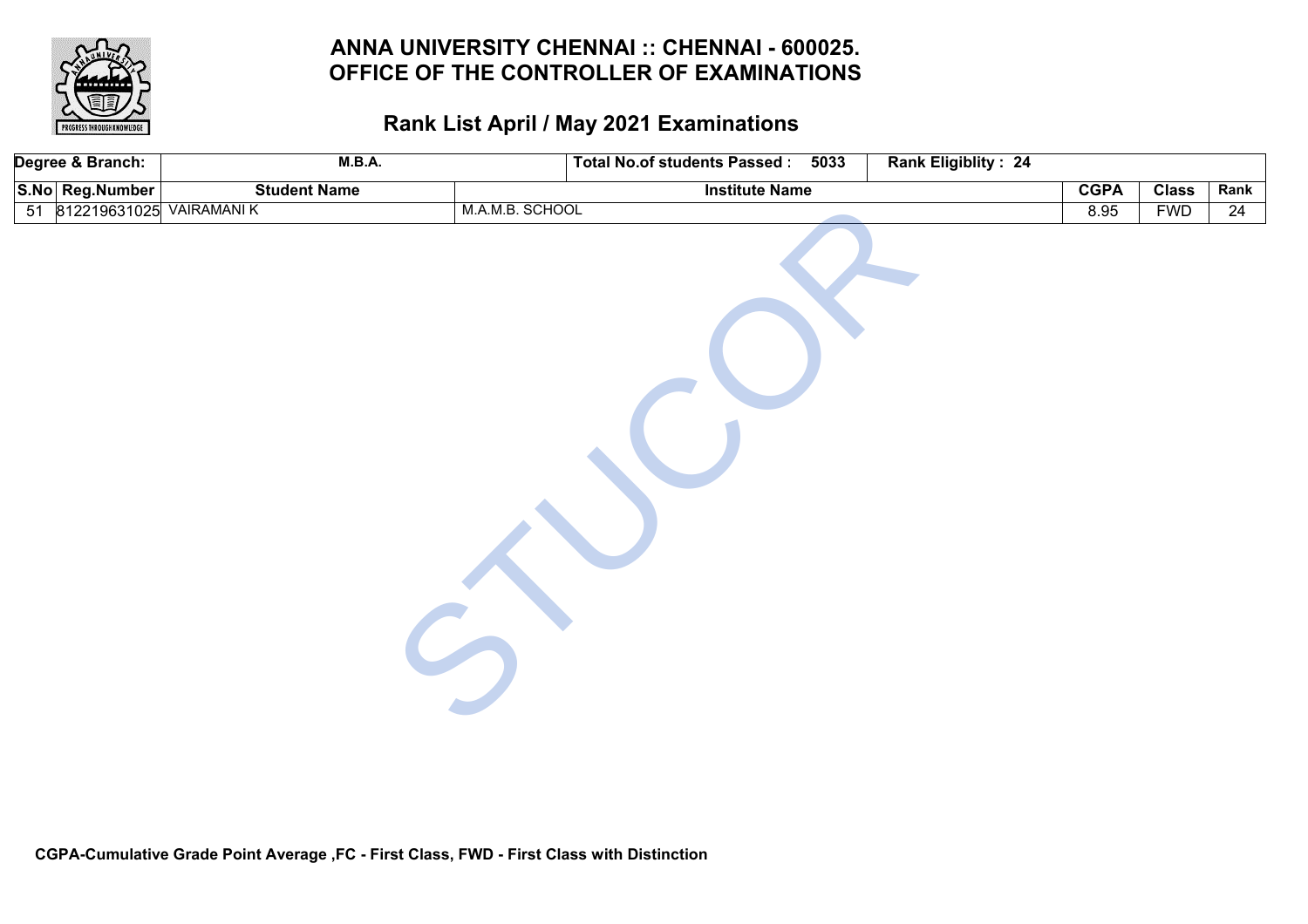

| Degree & Branch:                            | <b>M.C.A.</b>                            | Total No.of students Passed: 1179<br><b>Rank Eligiblity: 21</b> |             |              |                 |
|---------------------------------------------|------------------------------------------|-----------------------------------------------------------------|-------------|--------------|-----------------|
| S.No Reg.Number                             | <b>Student Name</b>                      | <b>Institute Name</b>                                           | <b>CGPA</b> | <b>Class</b> | Rank            |
| 621618621322 PAVITHRA S                     |                                          | MUTHAYAMMAL ENGINEERING COLLEGE                                 | 9.57        | <b>FWD</b>   |                 |
| 613318621315 HEMASRIE<br>2                  |                                          | VIVEKANANDHA INSTITUTE OF INFORMATION AND MANAGEMENT STUDIES    | 9.47        | <b>FWD</b>   | $\overline{2}$  |
| 110818621304 JANANI TV<br>3                 |                                          | JAYA ENGINEERING COLLEGE                                        | 9.46        | <b>FWD</b>   | $\overline{3}$  |
| 621618621306 DINESH P<br>4                  |                                          | MUTHAYAMMAL ENGINEERING COLLEGE                                 | 9.46        | <b>FWD</b>   | $\overline{3}$  |
| 110818621310 PAVITHRA S<br>5                |                                          | JAYA ENGINEERING COLLEGE                                        | 9.43        | <b>FWD</b>   | 4               |
| 6                                           | 620818621301 ABDULAJEESH T               | <b>GNANAMANI COLLEGE OF TECHNOLOGY</b>                          | 9.43        | <b>FWD</b>   | $\overline{4}$  |
| 620818621310 KANIMOZHI S                    |                                          | <b>GNANAMANI COLLEGE OF TECHNOLOGY</b>                          | 9.43        | <b>FWD</b>   | $\overline{4}$  |
| 820418621306 ASWIN J<br>8                   |                                          | ANJALAI AMMAL MAHALINGAM ENGINEERING COLLEGE                    | 9.43        | <b>FWD</b>   | 4               |
| 9                                           | 421318621306 DURGA DEVIS                 | KRISHNASAMY COLLEGE OF ENGINEERING AND TECHNOLOGY               | 9.42        | <b>FWD</b>   | 5               |
| 421318621315 KIRUTHIGA P<br>10 <sup>°</sup> |                                          | KRISHNASAMY COLLEGE OF ENGINEERING AND TECHNOLOGY               | 9.42        | <b>FWD</b>   | $\overline{5}$  |
| 510818621325 SARANYA G<br>11                |                                          | <b>GANADIPATHY TULSI'S JAIN ENGINEERING COLLEGE</b>             | 9.39        | <b>FWD</b>   | 6               |
|                                             | 12   421618621303 ANTHONY MARIA ROBERT D | MAILAM ENGINEERING COLLEGE                                      | 9.38        | <b>FWD</b>   | $\overline{7}$  |
| 421618621309 ILAMATHI J<br>13               |                                          | <b>MAILAM ENGINEERING COLLEGE</b>                               | 9.38        | <b>FWD</b>   | $\overline{7}$  |
| 421618621311 KANIMOZHI S<br>14              |                                          | <b>MAILAM ENGINEERING COLLEGE</b>                               | 9.38        | <b>FWD</b>   | $\overline{7}$  |
| 15 613318621322 KALA M                      |                                          | VIVEKANANDHA INSTITUTE OF INFORMATION AND MANAGEMENT STUDIES    | 9.36        | <b>FWD</b>   | $\overline{8}$  |
| 421318621321 NISHANTHIS<br>16               |                                          | KRISHNASAMY COLLEGE OF ENGINEERING AND TECHNOLOGY               | 9.34        | <b>FWD</b>   | 9               |
| 421618621002 VIGNESH J<br>17                |                                          | <b>MAILAM ENGINEERING COLLEGE</b>                               | 9.34        | <b>FWD</b>   | 9               |
| 18 421618621312 KEERTHANA A K               |                                          | <b>MAILAM ENGINEERING COLLEGE</b>                               | 9.34        | <b>FWD</b>   | $\overline{9}$  |
| 19                                          | 510618621313 DHARANI PRIYA P             | C.ABDUL HAKEEM COLLEGE OF ENGINEERING AND TECHNOLOGY            | 9.34        | <b>FWD</b>   | 9               |
| 421318621312 KABINA G<br><b>20</b>          |                                          | KRISHNASAMY COLLEGE OF ENGINEERING AND TECHNOLOGY               | 9.33        | <b>FWD</b>   | $\overline{10}$ |
| 21                                          | 510818621312 KAVITA TANAJI BUCHADE       | GANADIPATHY TULSI'S JAIN ENGINEERING COLLEGE                    | 9.33        | <b>FWD</b>   | $\overline{10}$ |
| 610818621306 NAFSHIN R<br>22                |                                          | ER PERUMAL MANIMEKALAI COLLEGE OF ENGINEERING                   | 9.33        | <b>FWD</b>   | $\overline{10}$ |
| 510618621311 CHITHRA N<br>23                |                                          | C.ABDUL HAKEEM COLLEGE OF ENGINEERING AND TECHNOLOGY            | 9.32        | <b>FWD</b>   | $\overline{11}$ |
| 513118621332 SHAFRIN A<br>24                |                                          | THANTHAI PERIYAR GOVT INSTITUTE OF TECHNOLOGY                   | 9.32        | <b>FWD</b>   | $\overline{11}$ |
| 25                                          | 613318621347 SOWNDARYA K                 | VIVEKANANDHA INSTITUTE OF INFORMATION AND MANAGEMENT STUDIES    | 9.32        | <b>FWD</b>   | $\overline{11}$ |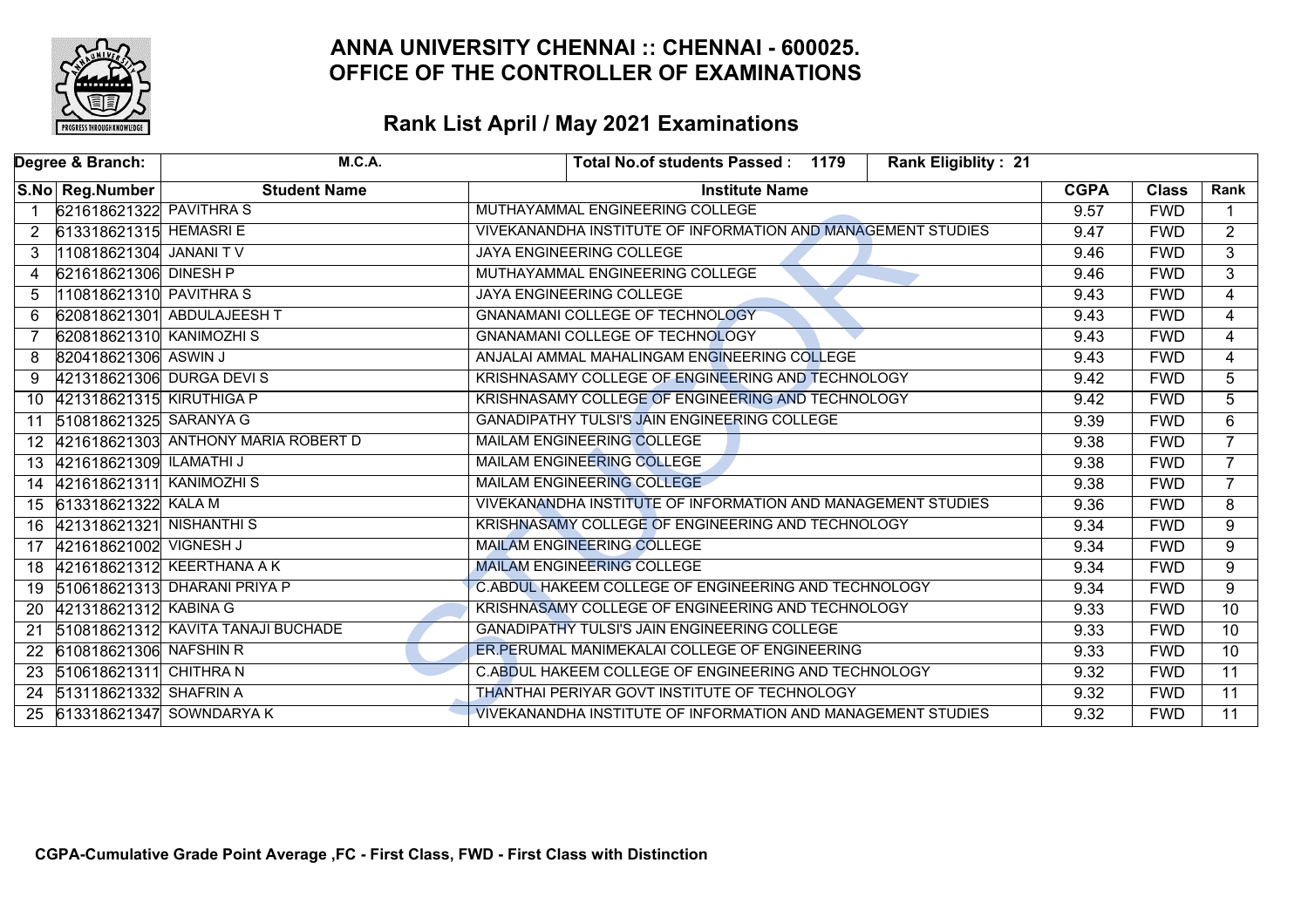

|    | Degree & Branch:             | <b>M.C.A.</b>                  | <b>Rank Eligiblity: 21</b><br>Total No.of students Passed: 1179 |             |              |                 |
|----|------------------------------|--------------------------------|-----------------------------------------------------------------|-------------|--------------|-----------------|
|    | S.No Reg.Number              | <b>Student Name</b>            | <b>Institute Name</b>                                           | <b>CGPA</b> | <b>Class</b> | Rank            |
|    | 26 620818621308 HARIPRIYA C  |                                | <b>GNANAMANI COLLEGE OF TECHNOLOGY</b>                          | 9.32        | <b>FWD</b>   | 11              |
| 27 |                              | 110818621317 SHALINI BALAN B   | <b>JAYA ENGINEERING COLLEGE</b>                                 | 9.30        | <b>FWD</b>   | $\overline{12}$ |
|    | 28 510818621305 DARTHIM      |                                | GANADIPATHY TULSI'S JAIN ENGINEERING COLLEGE                    | 9.30        | <b>FWD</b>   | $\overline{12}$ |
|    | 29 820118621311 NITHYAS      |                                | A.R.J. COLLEGE OF ENGINEERING AND TECHNOLOGY                    | 9.30        | <b>FWD</b>   | $\overline{12}$ |
| 30 |                              | 421318621328 SHANMATHY S       | KRISHNASAMY COLLEGE OF ENGINEERING AND TECHNOLOGY               | 9.29        | <b>FWD</b>   | $\overline{13}$ |
|    |                              | 31 510618621321 JANANI PRIYA K | C.ABDUL HAKEEM COLLEGE OF ENGINEERING AND TECHNOLOGY            | 9.29        | <b>FWD</b>   | $\overline{13}$ |
|    | 32 311418621316 LAVANYA B    |                                | MEENAKSHI COLLEGE OF ENGINEERING                                | 9.28        | <b>FWD</b>   | $\overline{14}$ |
|    | 33 613318621305 ANUSIYA A    |                                | VIVEKANANDHA INSTITUTE OF INFORMATION AND MANAGEMENT STUDIES    | 9.26        | <b>FWD</b>   | $\overline{15}$ |
|    | 34 421618621321 SANDHIYA E   |                                | MAILAM ENGINEERING COLLEGE                                      | 9.25        | <b>FWD</b>   | $\overline{16}$ |
| 35 |                              | 621618621330 SIVARANCHINI V    | MUTHAYAMMAL ENGINEERING COLLEGE                                 | 9.25        | <b>FWD</b>   | $\overline{16}$ |
| 36 |                              | 622518621307 PRIYADHARSHINI G  | SELVAM COLLEGE OF TECHNOLOGY                                    | 9.25        | <b>FWD</b>   | $\overline{16}$ |
|    |                              | 37 421618621328 VARALAKSHMIS   | <b>MAILAM ENGINEERING COLLEGE</b>                               | 9.24        | <b>FWD</b>   | $\overline{17}$ |
|    | 38 510618621363 VINITHA B    |                                | C.ABDUL HAKEEM COLLEGE OF ENGINEERING AND TECHNOLOGY            | 9.24        | <b>FWD</b>   | $\overline{17}$ |
|    |                              | 39 513218621317 SUBALAKSHMIM   | <b>THIRUMALAI ENGINEERING COLLEGE</b>                           | 9.24        | <b>FWD</b>   | $\overline{17}$ |
|    | 40 820418621314 JAIPREETHI E |                                | ANJALAI AMMAL MAHALINGAM ENGINEERING COLLEGE                    | 9.24        | <b>FWD</b>   | $\overline{17}$ |
| 41 | 511918621302 DEVIKA P        |                                | PRIYADARSHINI ENGINEERING COLLEGE                               | 9.21        | <b>FWD</b>   | $\overline{18}$ |
|    | 42 820118621314 SANDHIYA V   |                                | A.R.J. COLLEGE OF ENGINEERING AND TECHNOLOGY                    | 9.21        | <b>FWD</b>   | $\overline{18}$ |
|    |                              | 43 110818621316 SARANYA DEVI M | <b>JAYA ENGINEERING COLLEGE</b>                                 | 9.20        | <b>FWD</b>   | $\overline{19}$ |
|    | 44 610818621305 KOWSALYA V   |                                | ER.PERUMAL MANIMEKALAI COLLEGE OF ENGINEERING                   | 9.20        | <b>FWD</b>   | $\overline{19}$ |
|    | 45 613318621309 DHARANIK     |                                | VIVEKANANDHA INSTITUTE OF INFORMATION AND MANAGEMENT STUDIES    | 9.20        | <b>FWD</b>   | $\overline{19}$ |
| 46 |                              | 622518621305 KRISHNAMOORTHIK   | SELVAM COLLEGE OF TECHNOLOGY                                    | 9.20        | <b>FWD</b>   | $\overline{19}$ |
|    | 47 813518621318 NIVETHA K    |                                | ROEVER ENGINEERING COLLEGE                                      | 9.20        | <b>FWD</b>   | $\overline{19}$ |
|    | 48 421318621308 GAYATHRICS   |                                | KRISHNASAMY COLLEGE OF ENGINEERING AND TECHNOLOGY               | 9.18        | <b>FWD</b>   | $\overline{20}$ |
| 49 |                              | 422318621309 PUSHPA LATHA D    | THIRUVALLUVAR COLLEGE OF ENGINEERING AND TECHNOLOGY             | 9.18        | <b>FWD</b>   | $\overline{20}$ |
| 50 | 421618621308 GAYATHIRI G     |                                | MAILAM ENGINEERING COLLEGE                                      | 9.17        | <b>FWD</b>   | $\overline{21}$ |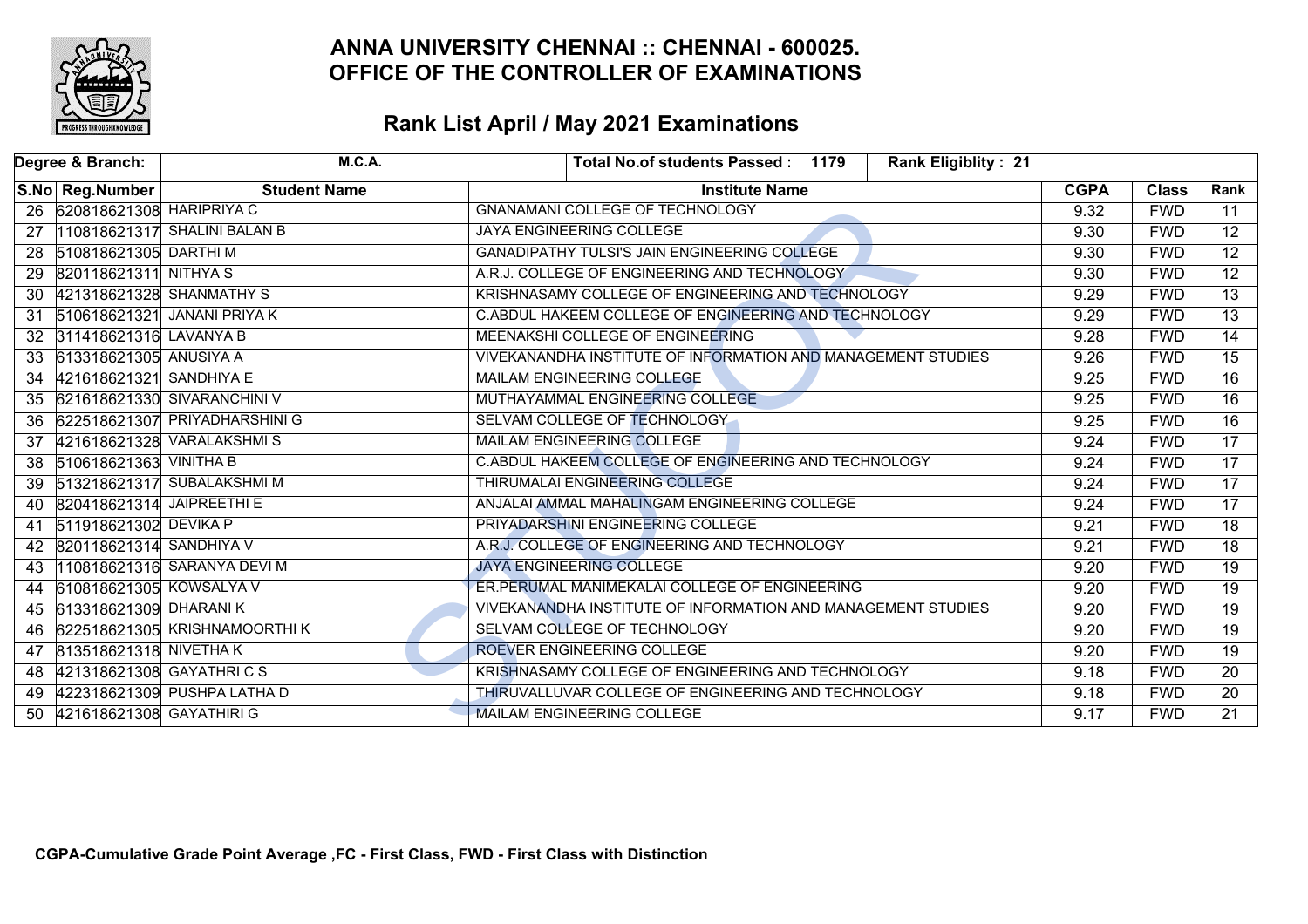

| Degree & Branch:           |  | <b>M.C.A.</b>                    |  | Total No.of students Passed: 1179            |                       |  | Rank Eligiblity: 21 |             |                 |                 |
|----------------------------|--|----------------------------------|--|----------------------------------------------|-----------------------|--|---------------------|-------------|-----------------|-----------------|
| S.No Reg.Number            |  | <b>Student Name</b>              |  |                                              | <b>Institute Name</b> |  |                     | <b>CGPA</b> | <b>Class</b>    | Rank            |
|                            |  | 51 421618621318 PRASHANTH M      |  | <b>MAILAM ENGINEERING COLLEGE</b>            |                       |  |                     | 9.17        | <b>FWD</b>      | 21              |
| 52 421618621320 PUNITHA D  |  |                                  |  | <b>MAILAM ENGINEERING COLLEGE</b>            |                       |  |                     | 9.17        | <b>FWD</b>      | 21              |
| 53 621618621323 PAVITHRA T |  |                                  |  | MUTHAYAMMAL ENGINEERING COLLEGE              |                       |  |                     | 9.17        | <b>FWD</b>      | $\overline{21}$ |
|                            |  | 54 820118621303 BHUVANA K        |  | A.R.J. COLLEGE OF ENGINEERING AND TECHNOLOGY |                       |  |                     | 9.17        | <b>FWD</b>      | $\overline{21}$ |
|                            |  | 55 820318621015 KEERTHANA S      |  | A.V.C COLLEGE OF ENGINEERING                 |                       |  | 9.17                | <b>FWD</b>  | $\overline{21}$ |                 |
|                            |  | 56 821218621333 UMA MAHESHWARI M |  | P.R.ENGINEERING COLLEGE                      |                       |  | 9.17                | <b>FWD</b>  | 21              |                 |
|                            |  | 57 921318621349 SATHISHKUMAR M   |  | PSNA COLLEGE OF ENGINEERING AND TECHNOLOGY   |                       |  |                     | 9.17        | <b>FWD</b>      | $\overline{21}$ |
|                            |  |                                  |  |                                              |                       |  |                     |             |                 |                 |